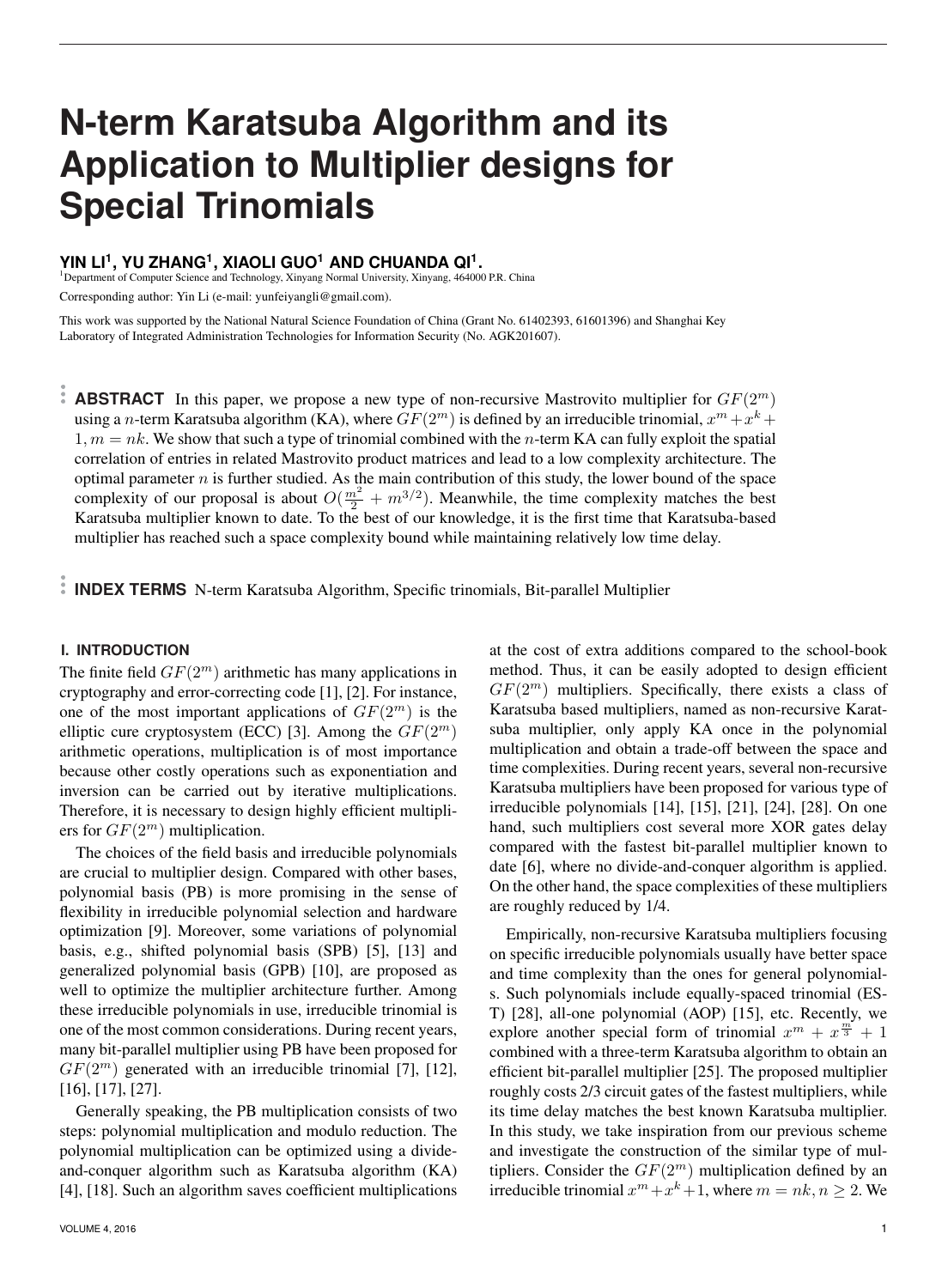name this type of trinomial as  $n$ -spaced trinomial. Obviously, this type of trinomial is EST if  $n = 2$ . Shou et al. [26] have already investigated the development of the bit-parallel multiplier for this trinomial using a  $n$ -term Karatsuba algorithm. But their scheme requires 3 more XOR gate delays compared with the fastest one. In this paper, we apply a  $n$ -term Karatsuba algorithm along with the shifted polynomial basis (SPB) to simplify the field multiplication. Mastrovito approach is utilized for polynomial reduction. It is demonstrated that the corresponding Mastrovito matrices for different parts of the field multiplication have relatively simpler forms, which lead to an efficient architecture. Moreover, we also give the explicit formulae with respect to the space and time complexity of the corresponding multipliers. As a result, the lower bound of our proposal costs approximately  $O(\frac{m^2}{2}+m^{3/2})$  circuit gates compared with the fastest bit-parallel multipliers, while its time delay matches the Karatsuba based multipliers known to date.

The rest of this paper is organized as follows: In Section 2, we briefly review the  $n$ -term Karatsuba algorithm, the SPB representation and some pertinent notations. Then, we present a new bit-parallel multiplier architecture for n-spaced trinomial in Section 3. After that, a small example is given. Section 4 presents a comparison between the proposed multiplier and some others. More discussion about the optimal parameter is also given. Finally, some conclusions are drawn.

## **II. PRELIMINARY**

In this section, we briefly review some important notations and related algorithms that used throughout this paper.

## *A. IRREDUCIBLE* N*-SPACED TRINOMIAL*

We first consider the existence of the irreducible trinomial  $x^m + x^k + 1$ ,  $m = nk$  which are used to define the finite field  $GF(2^m)$ . The following lemma is useful.

**Lemma 1.** [2] Let  $f_1(x), f_2(x), \cdots, f_N(x)$  be all the *distinct monic irreducible polynomial over*  $\mathbb{F}_p$  *of degree m and order* e*. Let* t ≥ 2 *be an integer whose prime factors divide e but not*  $\frac{p^m-1}{e}$ *. Assume also that*  $p^m \equiv 1 \mod 4$  *if*  $t \equiv 0 \mod 4$ . Then  $f_1(x^t), f_2(x^t), \cdots, f_N(x^t)$  are all the *distinct monic irreducible polynomials in*  $\mathbb{F}_p[x]$  *of degree*  $m \cdot t$ and order  $t \cdot e$ .

Lemma 1 provides a way to construct an irreducible trinomial of higher degree, i.e.,  $x^{nk} + x^k + 1$ , from the known irreducible trinomial  $x^n + x + 1$ . If a trinomial  $x^n + x + 1$  is irreducible over  $\mathbb{F}_2$ , one can find an integer k that satisfies the above condition, to construct an irreducible trinomial  $x^{nk} + x^k + 1$ . For example, it is easy to check that both  $x^3 + x + 1$  and  $x^4 + x + 1$  are irreducible. Meanwhile, their orders are 7 and 15, respectively. It follows that  $x^{3k} + x^k + 1$  $(k = 7<sup>i</sup>)$  and  $x^{4k} + x^{k} + 1$   $(k = 3<sup>i</sup> \times 5<sup>j</sup>, i, j \ge 0)$  are all irreducible.

### *B. SHIFTED POLYNOMIAL BASIS*

The shifted polynomial basis (SPB) [13] actually is a variation of the polynomial basis. This notion is originally applied in the field  $GF(2^m)$  generated with irreducible trinomials, and then pentanomials [5]. In this study, we consider the field  $GF(2^m)$  generated by a *n*-spaced trinomial  $f(x) =$  $x^{nk} + x^k + 1$ . Let x be a root of  $f(x)$ , and the set  $M = \{x^{nk-1}, \dots, x, 1\}$  constitutes a polynomial basis (PB). Then, the SPB can be obtained by multiplying the set  $M$  by a certain exponentiation of  $x$ :

Definition 1. *[13] Let* v *be an integer and the ordered set*  $M = \{x^{nk-1}, \dots, x, 1\}$  *be a polynomial basis of*  $GF(2^m)$ *over*  $\mathbb{F}_2$ *. The ordered set*  $x^{-v}M := \{x^{i-v}|0 \leq i \leq nk-1\}$ *is called the shifted polynomial basis with respect to* M*.*

Under SPB representation, the field multiplication can be performed as:

$$
C(x)x^{-v} = A(x)x^{-v} \cdot B(x)x^{-v} \text{ mod } f(x).
$$

If the parameter  $v$  is properly selected, the field multiplication using SPB representation is simpler than that using PB representation, especially for the field define by irreducible trinomial or some type of pentanomials [5]. This characteristic directly lead to a more efficient Mastrovito multiplier which has lower time complexity compared with classic one using PB. Furthermore, it has been proved that the optimal value of v is k or  $k - 1$  for trinomials [13]. To construct an efficient multiplier for *n*-spaced trinomials, we choose  $v = k$ and use this denotation thereafter.

## *C.* N*-TERM KARATSUBA ALGORITHM*

The classic Karatsuba algorithm multiplies two 2-term polynomials using three scalar multiplications at the cost of one extra addition. Then, Weimerskirch and Paar [8] proposed a slightly generalized algorithm for the polynomial multiplication with arbitrary degree. This algorithm has the same idea as the classic one. We denote such an algorithm as  $n$ -term KA  $(n > 2)$ . Provide that there are two polynomials of degree  $n-1$  over  $\mathbb{F}_2$ :

$$
A(x) = \sum_{i=0}^{n-1} a_i x^i, \quad B(x) = \sum_{i=0}^{n-1} b_i x^i.
$$

The *n*-term KA for polynomial multiplication  $AB$  is as follows:

• Compute for each  $i = 0, \dots, n-1$ ,

$$
E_i = a_i b_i.
$$

• Compute for each  $i = 1, \dots, 2n-3$  and for all s, t with  $s + t = i$  and  $n > t > s \geq 0$ ,

$$
E_{s,t} = (a_s + a_t)(b_s + b_t).
$$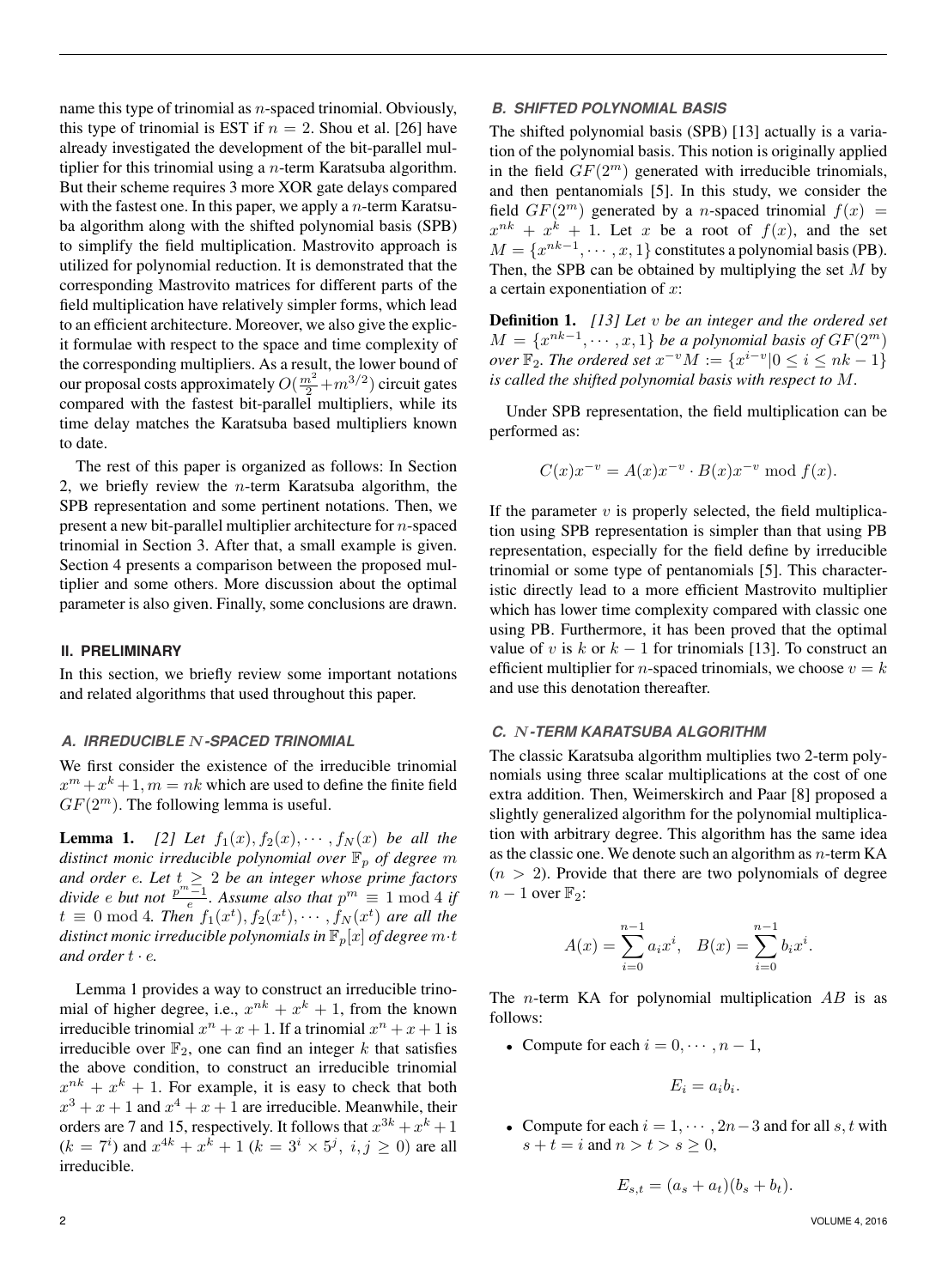• The coefficients of  $D(x) = A(x)B(x) = \sum_{i=0}^{2n-2} d_i x^i$ can be computed as

$$
d_0 = E_0,
$$
  
\n
$$
d_{2n-2} = E_{n-1},
$$
  
\n
$$
d_i = \begin{cases}\n\sum_{\substack{s+t=i, \\ n>s > s \ge 0}} E_{s,t} + \sum_{\substack{s+t=i, \\ n>s > s \ge 0}} (E_s + E_t) \text{ (odd } i), \\
\sum_{\substack{s+t=i, \\ n>s > s \ge 0}} E_{s,t} + \sum_{\substack{s+t=i, \\ n>s > s \ge 0}} (E_s + E_t) + E_{i/2} \text{ (even } i), \\
\text{where } i = 1, 2, \dots, 2n - 3.
$$

The correctness proof about above formulae can be found in [8]. Merge the similar items for  $E_i$ ,  $(i = 0, 1, \dots, n - 1)$ ,  $D(x)$  is rewritten as:

$$
D(x) = E_{n-1}(x^{2n-2} + \dots + x^{n-1}) + E_{n-2}(x^{2n-3} + \dots + x^{n-2}) + \dots + E_0(x^{n-1} + \dots + 1) + \sum_{i=1}^{2n-3} \left( \sum_{\substack{s+t=i, \ n> t>s \ge 0}} E_{s,t} \right) x^i.
$$
 (1)

One can easily check that the above formula costs about  $O(\frac{n^2}{2})$  $\frac{1}{2}$ ) coefficient multiplications and  $O(\frac{5n^2}{2})$  $\frac{n^2}{2}$  additions. Compared with classic KA, the  $n$ -term KA saves more coefficient multiplications at the expense of more coefficient additions. Besides Weimerskirch and Paar's algorithm, Montgomery [20] and Fan [19] proposed more alternative Karatsuba-like formulae. Their formulae aim to decrease as many coefficient multiplications as possible. These formulations usually contain complicated linear combinations of the coefficients, which will lead more gates delay for the bit-parallel architecture. Thus, we prefer to utilize the above algorithm to develop bit-parallel multiplier.

In Section 3, we investigate the construction of nonrecursive Karatsuba algorithm using  $n$ -term KA for the  $n$ spaced trinomial. Our main strategy is analogous to that in [24], which combines Mastrovito approach and  $n$ -term KA. Therefore, some notations pertaining to matrices and vectors are used as well. Note that these notations have already been presented in [9], [24].  $\mathbf{Z}(i,:)$ ,  $\mathbf{Z}(i,j)$  and  $\mathbf{Z}(i,j)$  represent the  $i$ th row vector,  $j$ th column vector, and the entry with position  $(i, j)$  in matrix **Z**, respectively.  $\mathbf{Z}[\circlearrowleft i]$  represents cyclic shift of **Z** by upper *i* rows.  $\mathbf{Z}[\downarrow \downarrow i]$  represents appending *i* zero vectors to the top of Z.

# **III. EFFICIENT MULTIPLIER BASED ON** N**-TERM KARATSUBA ALGORITHM**

In this section, we present an efficient non-recursive Karatsuba multiplier for *n*-spaced trinomial  $x^{nk} + x^k + 1$  using SPB representation. We firstly investigate the structure of the product matrix for polynomial multiplication based on n-term KA. Then, reduced matrices are calculated using Mastrovito approach. Accordingly, we propose the related multiplier architecture. It is shown that corresponding matrix-vector multiplications can be implemented efficiently for n-spaced trinomial. The space and time complexity of the corresponding multiplier is also discussed.

Provide that the finite field  $GF(2^m)$  is generated with an irreducible trinomial  $x^m + x^k + 1, m = nk$ , the field

elements are represented using SPB. Applying  $n$ -term KA as presented previously, we partition two arbitrary field elements  $A = \sum_{i=0}^{m-1} a_i x^{i-k}, B = \sum_{i=0}^{m-1} b_i x^{i-k}$  into n parts with each part consisting of  $k$  bits. More explicitly,

$$
A = A_{n-1}x^{(n-2)k} + A_{n-3}x^{(n-3)k} + \dots + A_1 + A_0x^{-k},
$$
  
\n
$$
B = B_{n-1}x^{(n-2)k} + B_{n-3}x^{(n-3)k} + \dots + B_1 + B_0x^{-k},
$$

where  $A_i = \sum_{j=0}^{k-1} a_{j+(i-1)k} x^j, B_i = \sum_{j=0}^{k-1} b_{j+(i-1)k} x^j$ , for  $i = 0, 1, \cdots, n - 1$ .

Then, we multiply  $A$  and  $B$  using the *n*-term Karatsuba algorithm presented in Section 2 and do following transformation:

$$
AB = \left(E_{n-1} \cdot x^{(n-2)k} + E_{n-2} \cdot x^{(n-3)k} + \dots + E_1 + E_0 \cdot x^{-k}\right) \cdot h(x) + \sum_{i=1}^{2n-3} \left(\sum_{\substack{s+t=i,\\n>t>s\ge 0}} E_{s,t}\right) x^{ik-2k},
$$
 (2)

where  $h(x) = x^{(n-2)k} + x^{(n-1)k} + \cdots + 1 + x^{-k}, E_i = A_i B_i$  $(i = 0, 1, \dots, n - 1)$  and  $E_{s,t} = (A_s + A_t)(B_s + B_t)$ . We partition the above expression into two parts, i.e.,

$$
S_1 = (A_{n-1}B_{n-1}x^{(n-2)k} + \dots + A_1B_1 + A_0B_0x^{-k})h(x),
$$
  
\n
$$
S_2 = \sum_{i=1}^{2n-3} \Big(\sum_{\substack{s+t=i,\\n>s>t\geq 0}} E_{s,t}\Big)x^{ik-2k},
$$

and compute them independently. Thus, the field multiplication  $C = AB \mod f(x)$  now is rewritten as

$$
C = (S_1 + S_2) \bmod f(x).
$$

In order to apply Mastrovito approach, we have to rewrite both  $S_1$  and  $S_2$  into matrix-vector forms and then reduce those matrices. Please note that  $m = nk$  and thus corresponding product matrices are more complicated than those presented in [24], [25]. The following subsections give the details.

# A. COMPUTATION OF  $S_1$  MODULO  $F(X)$ Since

$$
S_1 = (A_{n-1}B_{n-1}x^{(n-2)k} + \dots + A_1B_1 + A_0B_0x^{-k})h(x)
$$
  
=  $A_{n-1}h(x)B_{n-1}x^{(n-2)k} + \dots + A_0h(x)B_0x^{-k},$ 

it is clear that  $S_1$  in fact consists of n parts, each of which can be recognized as a shift of  $A_i h(x) B_i$ , for  $i =$  $0, 1, \dots, n-1$ . Through constructing the matrix-vector form of  $A_i h(x) B_i$ ,  $i = 0, 1, \dots, n-1$ , we can develop the matrixvector form of  $S_1$ . It is noted that

$$
A_i h(x) B_i = (A_i x^{(n-2)k} + \dots + A_i + A_i x^{-k}) \cdot B_i.
$$

Such an expression can be written as big matrix-vector multiplication derived from the matrix-vector form of  $A_iB_i$ . Let  $A_i$  represents the multiplication matrix related to  $A_i h(x)$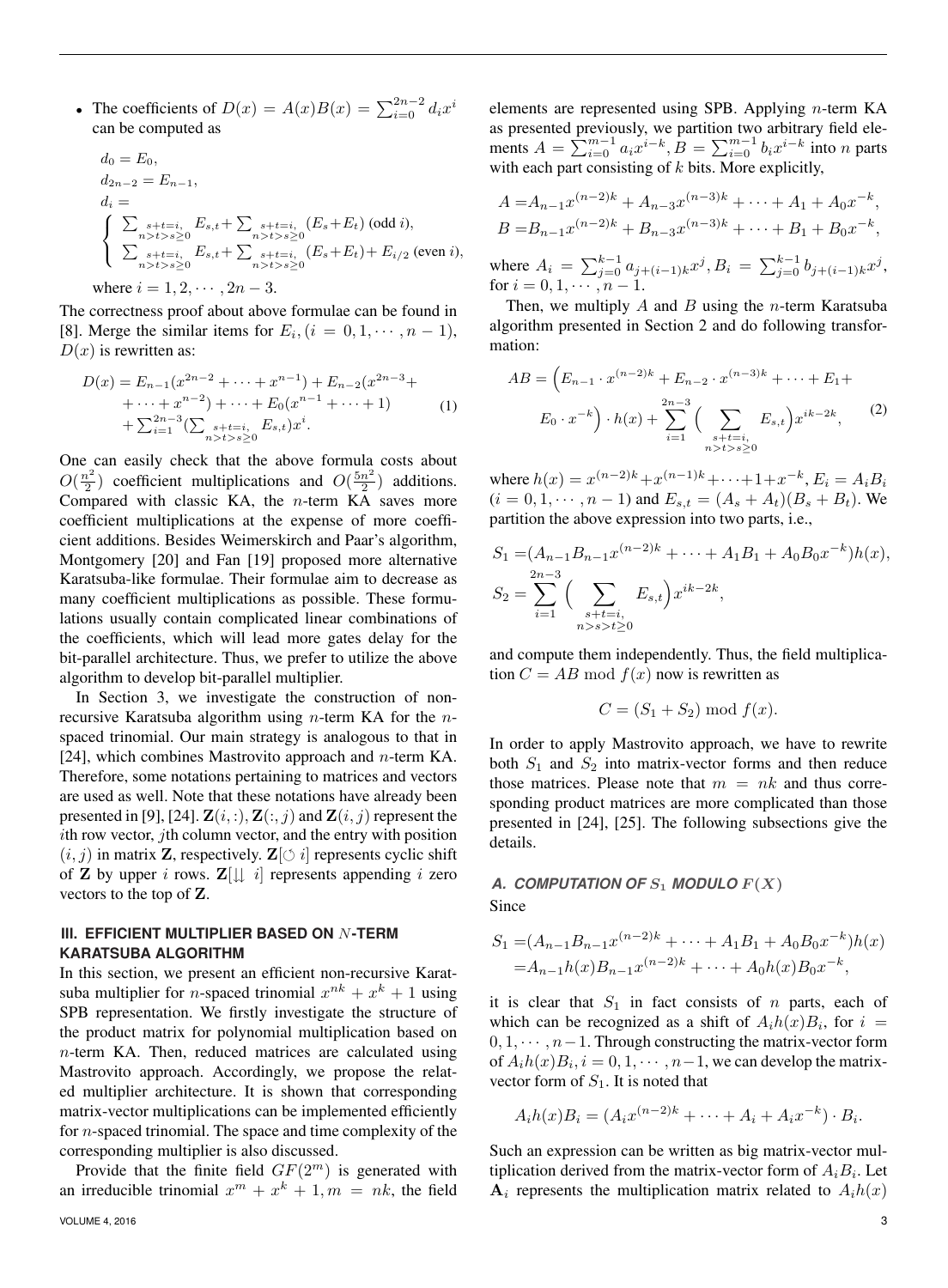and  $\mathbf{b}_i$  represents the coefficient vector of  $B_i(x)$ . Then,  $A_i h(x) B_i = A_i \cdot b_i$ , where

$$
\mathbf{A}_{i} = \begin{bmatrix} -k \\ \vdots \\ \vdots \\ \vdots \\ \vdots \\ nk-1 \end{bmatrix} \begin{bmatrix} \mathbf{A}_{i,L} \\ \mathbf{A}_{i,L} + \mathbf{A}_{i,H} \\ \vdots \\ \mathbf{A}_{i,L} + \mathbf{A}_{i,H} \end{bmatrix} n-1 \begin{bmatrix} \\ \vdots \\ \vdots \\ \mathbf{A}_{i,H} \end{bmatrix}.
$$

The labels on the left side indicate the exponent of indeterminate x for each row in  $A_i$ , which range from  $-k$  to  $nk - 1$ . However, we check that the degrees of x in  $A_i h(x) B_i$  are actually in the range  $[-k, nk-2]$ . But the last row of  $\mathbf{A}_i$  is 0, which does not affect the result. The matrices  $A_{i,H}$  and  $\mathbf{A}_{i,L}$  are both  $k \times k$  triangular Toeplitz matrix, i.e.,

$$
\mathbf{A}_{i,L} = \left[ \begin{array}{cccc} a_{ik+0} & 0 & \cdots & 0 \\ a_{ik+1} & a_{ik+0} & \cdots & 0 \\ \vdots & \vdots & \ddots & \vdots \\ a_{ik+k-1} & a_{ik+k-2} & \cdots & a_{ik+0} \end{array} \right],
$$

and

$$
\mathbf{A}_{i,H} = \begin{bmatrix} 0 & a_{ik+k-1} & \cdots & a_{ik+1} \\ 0 & 0 & \cdots & a_{ik+2} \\ \vdots & \vdots & \ddots & \vdots \\ 0 & 0 & \cdots & a_{ik+k-1} \\ 0 & 0 & \cdots & 0 \end{bmatrix},
$$

for  $i = 0, 1, \dots, n - 1$ .

Accordingly, these n submatrix-vector multiplications can constitute a bigger matrix-vector multiplication pertaining to  $S_1$ , denoted by  $\mathbf{A}_{S_1} \cdot \mathbf{b}$ . More explicitly,

$$
S_1 = \mathbf{A}_{S_1} \cdot \mathbf{b} = \mathbf{A}_{S_1} \cdot [\mathbf{b}_0, \mathbf{b}_1, \cdots, \mathbf{b}_{n-1}]^T
$$
  
\n
$$
= \begin{bmatrix} \mathbf{A}_0 & \mathbf{0}_{k \times k} & \cdots & \mathbf{0}_{k \times k} \\ \mathbf{0}_{k \times k} & \mathbf{A}_1 & \ddots & \mathbf{0}_{(m-2k) \times k} \\ \mathbf{0}_{(m-2k) \times k} & \mathbf{0}_{(m-2k) \times k} & \cdots & \mathbf{A}_{n-1} \end{bmatrix} \times
$$
  
\n
$$
\begin{bmatrix} \mathbf{b}_0 \\ \vdots \\ \mathbf{b}_{n-1} \end{bmatrix}.
$$
 (3)

For simplicity, we do not write the degree labels of the product matrix here. Notice that  $\deg(A_iB_ih) = nk - 2, i =$  $0, 1, \dots, n-1$ , we have  $deg(S_1) = nk - 2 + (n-2)k =$  $2m - 2k - 2$ . One can check that the degrees of the terms of S<sub>1</sub> are in the range  $[-2k, 2m-2k-2]$ . Based on Mastrovito scheme,  $S_1$  needs a further reduction by  $f(x)$ . The following reduction rule is applied:

$$
\begin{cases}\n x^{i} = x^{m+i} + x^{i+k}, \text{ for } i = -2k, \dots, -k - 1; \\
 x^{i} = x^{i-m} + x^{i-m+k}, \text{ for } i = m-k, m-k+1, \\
 & \dots, 2m - 2k - 2.\n\end{cases}
$$
\n(4)

The reduction can be regarded as the construction of the Mastrovito matrix from  $A_{S_1}$  according to (4). Let  $M_{S_1}$  denote the Mastrovito matrix related to  $S_1$ . In order to analyze the

organization of  $M_{S_1}$ , we introduce a lemma, which is the key step toward the development of the multiplier architecture.

**Lemma 2.** *Provide that* **A** *is an arbitrary*  $(2m - 1) \times m$ *matrix and*  $\mathbf b$  *is a*  $m\times 1$  *vector over*  $\mathbb F_2$ *. The Mastrovito matrix* **M** related to  $A \cdot b$  modulo  $x^m + x^k + 1$  using (4) can be *obtained as follows:*

$$
\mathbf{M}=\mathbf{M}_1+\mathbf{M}_2,
$$

*where*

$$
\mathbf{M}_1 = [\mathbf{A}(1,:)^T + \mathbf{A}(m+1,:)^T, \mathbf{A}(2,:)^T + \mathbf{A}(m+2,:)^T, \cdots, \mathbf{A}(2m-1,:)^T + \mathbf{A}(m-1,:)^T, \mathbf{A}(m,:)^T][\circlearrowleft k],
$$
\n(5)

*and*

$$
\mathbf{M}_2 = [\mathbf{A}(1,:)]^T, \cdots, \mathbf{A}(k,:)]^T, \mathbf{A}(k+m+1,:)^T, \cdots, \mathbf{A}(2m-1,:)^T, \mathbf{0}].
$$
\n(6)

*Proof.* We notice that the product matrix A here includes  $2m - 1$  rows with each row corresponding the degree from  $-2k$  to  $2m - 2k - 2$ . Clearly, the first k rows and the last  $m - k - 1$  rows correspond to the term degrees that are out of the range  $[-k, m - k - 1]$ . Based on (4), the reduction steps consist of reducing the row  $\{-2k, -2k+1, \cdots, -k-1\}$  by adding them to the row  $\{-k, \dots, -1\}$  and  $\{m - 2k, \dots, m - k - 1\}$ , and reducing the row  $\{m - k, \dots, 2m - 2k - 2\}$  by adding them to the row  $\{0, \dots, m-k-2\}$  and  $\{-k, \dots, m-2k-2\}$ . The explicit reduction process follows the same line as the proof of Observation 3.1, [24]. Then, we partition these rows into two categories, let

$$
\mathbf{M}_1 = [\mathbf{A}(k+m+1,:)^T + \mathbf{A}(k+1,:)^T, \cdots, \n\mathbf{A}(2m-1,:)^T + \mathbf{A}(m-1,:)^T, \mathbf{A}(m,:)^T, \mathbf{A}(1,:)^T + \n\mathbf{A}(m+1,:)^T \cdots, \mathbf{A}(k,:)^T + \mathbf{A}(k+m,:)^T],
$$

and

$$
\mathbf{M}_2 = [\mathbf{A}(1,:)^T, \cdots, \mathbf{A}(k,:)^T, \mathbf{A}(k+m+1,:)^T, \cdots, \mathbf{A}(2m-1,:)^T, \mathbf{0}].
$$

We compare the row number and obtain the result immediately.  $\Box$ 

Based on Lemma 2, we immediately give the following proposition with respect to the structure of  $\mathbf{M}_{S_1}$ .

**Proposition 1.** The Mastrovito matrix  $M_{S_1}$  can be con*structed as*

$$
\mathbf{M}_{S_1} = \mathbf{M}_{S_1,1} + \mathbf{M}_{S_1,2},
$$

*where*

$$
\mathbf{M}_{S_1,1} = \begin{bmatrix} \mathbf{A}_{0,L} + \mathbf{A}_{0,H} & \mathbf{A}_{1,L} + \mathbf{A}_{1,H} & \cdots & \mathbf{A}_{n-1,L} + \mathbf{A}_{n-1,H} \\ \vdots & \vdots & \ddots & \vdots \\ \mathbf{A}_{0,L} + \mathbf{A}_{0,H} & \mathbf{A}_{1,L} + \mathbf{A}_{1,H} & \cdots & \mathbf{A}_{n-1,L} + \mathbf{A}_{n-1,H} \end{bmatrix}
$$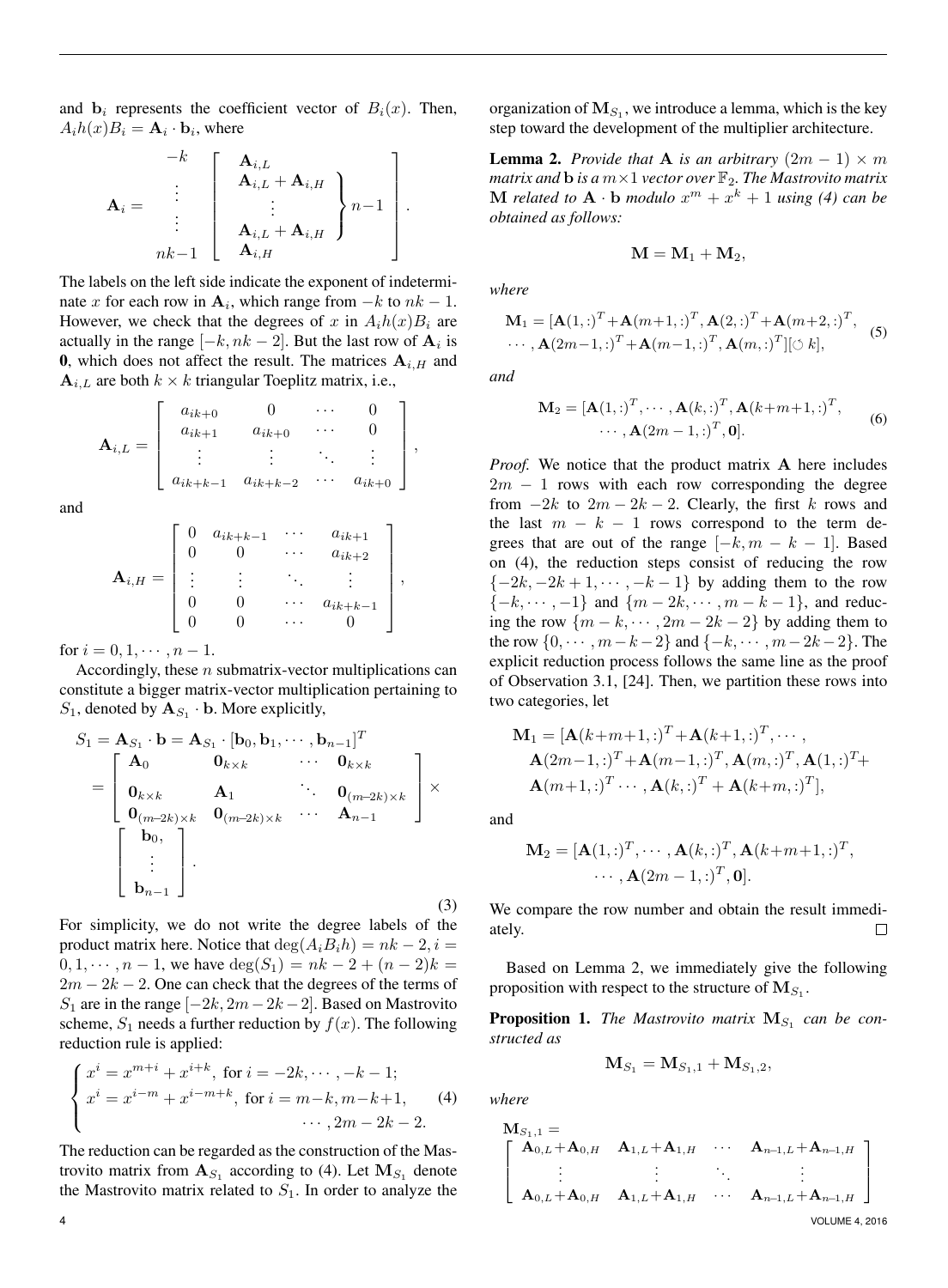*and*

| ${\bf M}_{S_1,2}=$                          |                          |                                           |   |                                         |
|---------------------------------------------|--------------------------|-------------------------------------------|---|-----------------------------------------|
| $\mathbf{A}_{0,L}$                          | $\mathbf{0}_{k\times k}$ | $\mathbf{0}_{k\times k}$                  |   | $\mathbf{0}_{k\times k}$                |
| $\mathbf{0}_{k\times k}$ $\mathbf{A}_{1,H}$ |                          | $\mathbf{A}_{2,L} \!+\! \mathbf{A}_{2,H}$ | . | $\mathbf{A}_{n-1,L}+\mathbf{A}_{n-1,H}$ |
| $\mathbf{0}_{k\times k}$                    | $\mathbf{0}_{k\times k}$ | $\mathbf{A}_{2,H}$                        |   | $\mathbf{A}_{n-1,L}+\mathbf{A}_{n-1,H}$ |
|                                             |                          |                                           |   |                                         |
| $\mathbf{0}_{k\times k}$                    | $\mathbf{0}_{k\times k}$ | $\mathbf{0}_{k\times k}$                  |   | $\mathbf{A}_{n-1,H}$                    |

.

*Proof.* The proof is the same as the proof of Lemma 2. We directly get this conclusion by substituting **A** by  $A_{S_1}$ .  $\Box$ 

It is noted that there are some overlapped terms between  $M_{S_1,1}$  and  $M_{S_1,2}$ . By adding these two matrices together, we can obtain the explicit form of  $M_{S_1}$ , which is shown in (7). Moreover, the matrix-vector multiplication  $S_1 = M_{S_1} \cdot \mathbf{b}$ can be computed according to the strategy used in [25] and overlapped terms are considered reusing to save more logic gates.

- 1) Detailed computation of  $S_1$  modulo  $f(x)$ .
	- (i) Perform  $2n$  row-vector products

$$
\mathbf{A}_{0,L} * \mathbf{b}_0, \mathbf{A}_{0,H} * \mathbf{b}_0, \mathbf{A}_{1,L} * \mathbf{b}_1, \mathbf{A}_{1,H} * \mathbf{b}_1, \cdots \mathbf{A}_{n-1,L} * \mathbf{b}_{n-1}, \mathbf{A}_{n-1,H} * \mathbf{b}_{n-1},
$$
\n(8)

in parallel. The symbol "\*" represent only row-vector product related to  $\mathbf{A}_{i,L}$  (or  $\mathbf{A}_{i,H}$ ) and  $\mathbf{b}_i$ ,  $i =$  $0, 1, \dots, n - 1$ . For instance,  $\mathbf{A}_{0,H} * \mathbf{b}_0$  represents computing the products

$$
[\mathbf{A}_{0,H}(i,1)\cdot b_0,\cdots,\mathbf{A}_{0,H}(i,k)\cdot b_{k-1}],
$$

for  $i = 1, 2, \dots, k$  in parallel.

(ii) Compute

$$
\mathbf{A}_{0,L}\mathbf{b}_0 + \mathbf{A}_{0,H}\mathbf{b}_0, \cdots, \mathbf{A}_{n-1,L}\mathbf{b}_{n-1} + \mathbf{A}_{n-1,H}\mathbf{b}_{n-1}
$$

using binary XOR trees in parallel. Meanwhile,  $\mathbf{A}_{0,H}\mathbf{b}_0, \mathbf{A}_{1,L}\mathbf{b}_1, \cdots, \mathbf{A}_{n-1,L}\mathbf{b}_{n-1}$  are computed using *sub-expression sharing* technique.

(iii) Sum up all the  $n$  entries of each row using binary XOR tree to obtain the final result.

*Remark.* It is clear that the row-vector products in (8) contain all the possible row-vector products in (7). Only  $nk^2$  AND gates are required to compute these expressions.

In addition,  $\mathbf{A}_{i,L} \mathbf{b}_i + \mathbf{A}_{i,H} \mathbf{b}_i$ ,  $(i = 0, \cdots, n-1)$  contain all the terms of  $\mathbf{A}_{i,L} \mathbf{b}_i$  or  $\mathbf{A}_{i,H} \mathbf{b}_i$ . These expressions can be computed in parallel and more logic gates can be saved using *sub-expression sharing* for binary tree. Such an approach has already been studied in [24]. The authors have shown that if two binary XOR trees share  $t$  common items, only  $t - W(t)$  XOR gates can be saved, where  $W(t)$  is the Hamming weight of  $t$ . It is easy to check that the  $j$ th row  $(j = 1, 2, \dots, k)$  of  $\mathbf{A}_{i,L} \mathbf{b}_i$  shares j terms with  $\mathbf{A}_{i,L}\mathbf{b}_i + \mathbf{A}_{i,L}\mathbf{b}_i$  for  $i = 1, 2, \cdots, n-1$ . Meanwhile, the j-th row of  $\mathbf{A}_{i,L} \mathbf{b}_i$  includes j terms and originally requires  $j - 1$  XOR gates for binary XOR tree. Minus the saved XOR gates, we can see that number of required XOR actually is  $j-1-(j-W(j)) = W(j)-1$ . Specifically, the k-th row of

**TABLE 1.** Space and time complexities of  $S_1 \text{ mod } f(x)$ 

| Operation                                                          | # AND  | #XOR                      | Delay                        |  |
|--------------------------------------------------------------------|--------|---------------------------|------------------------------|--|
| $\mathbf{A}_{i,L} * \mathbf{b}_i, \mathbf{A}_{i,H} * \mathbf{b}_i$ | $nk^2$ |                           | $T_A$                        |  |
| $\mathbf{A}_{i,L}\mathbf{b}_i + \mathbf{A}_{i,H}\mathbf{b}_i$      |        | $n(k^2-k)$                |                              |  |
| $(i = 0, 1, \cdots, n-1)$                                          |        |                           | $\lceil \log_2 k \rceil T_X$ |  |
| $\mathbf{A}_{0,H} \mathbf{b}_0, \mathbf{A}_{i,L} \mathbf{b}_i$     |        | $n \sum_{i=1}^{k-1} W(i)$ |                              |  |
| $(i=1,2,\cdots,n-1)$                                               |        | $+n-nk$                   |                              |  |
| $S_1$                                                              |        | $m+kW(n-2)$               | $\lceil \log_2 n \rceil T_X$ |  |
|                                                                    |        | $+k\sum_{i=0}^{n-2}W(i)$  |                              |  |

 $\mathbf{A}_{i,L} \mathbf{b}_i$  is identical to that of  $\mathbf{A}_{i,L} \mathbf{b}_i + \mathbf{A}_{i,L} \mathbf{b}_i$ , no XOR gates is needed here. Based on similar approach, we can calculate the real number of XOR gates for the j-th row of  $\mathbf{A}_{0,H}\mathbf{b}_0$  is  $W(k - j) - 1$  for  $j = 1, 2, \dots, k - 1$ .

Table 1 summarizes the space and time complexity of  $S_1$  mod  $f(x)$  for all the steps. One can notice that after calculation of the row-vector products in (8), each row of  $\mathbf{A}_{i,L} * \mathbf{b}_i + \mathbf{A}_{i,H} * \mathbf{b}_i$  consists of k terms. Thus, the inner product of  $A_{i,L}$ **b**<sub>i</sub> +  $A_{i,H}$ **b**<sub>i</sub> will be obtained using a binary XOR tree with a delay of  $\lceil \log_2 k \rceil T_X$ . Finally, we have to perform additions among the  $n$  entries to obtain the coefficient vector with respect to  $S_1$ . More partial additions can be saved using the same sub-expression sharing. For simplicity, we put the details to the appendix A.

## 2) An example of  $S_1 \bmod f(x)$

Firstly we have an irreducible 4-spaced trinomial  $x^4 + x + 1$ over  $\mathbb{F}_2$ . Then, we can construct another irreducible 4-spaced trinomial of higher degree according to Lemma 1, i.e.,  $x^{12}$  +  $x^3 + 1.$ 

Consider the field multiplication using SPB representation over  $GF(2^{12})$  defined by the previous trinomial. We have the SPB parameter  $k = 3$  and SPB is defined as  ${x^{-3}, x_{-1}^{-2}, \dots, x^{7}, x^{8}}$ . Assume that  $A = \sum_{i=0}^{11} a_i x^{i-3}$  and  $B = \sum_{i=0}^{11} b_i x^{i-3}$  are two elements in  $GF(2^{12})$ . A, B are partitioned as

$$
A = A_3 x^6 + A_2 x^3 + A_1 + A_0 x^{-3},
$$
  
\n
$$
B = B_3 x^6 + B_2 x^3 + B_1 + B_0 x^{-3},
$$

where  $A_i = a_{2+3i}x^2 + a_{1+3i}x + a_{0+3i}$ ,  $B_i = b_{2+3i}x^2 + a_{0+3i}x^2 + a_{0+3i}x^2 + a_{0+3i}x^2$  $b_{1+3i}x + b_{0+3i}$ , for  $i = 0, 1, 2, 3$ .

Based on equation (2) and previous description, it is obviously that  $AB = S_1 + S_2$  and the explicit form of  $S_1$  and  $S_2$ are as follows:

$$
S_1 = A_3 B_3 h x^6 + A_2 B_2 h x^3 + A_1 B_1 h + A_0 B_0 h x^{-3},
$$
  
\n
$$
S_2 = E_{3,2} x^9 + E_{3,1} x^6 + (E_{3,0} + E_{2,1}) x^3 + E_{2,0} + E_{1,0} x^{-3},
$$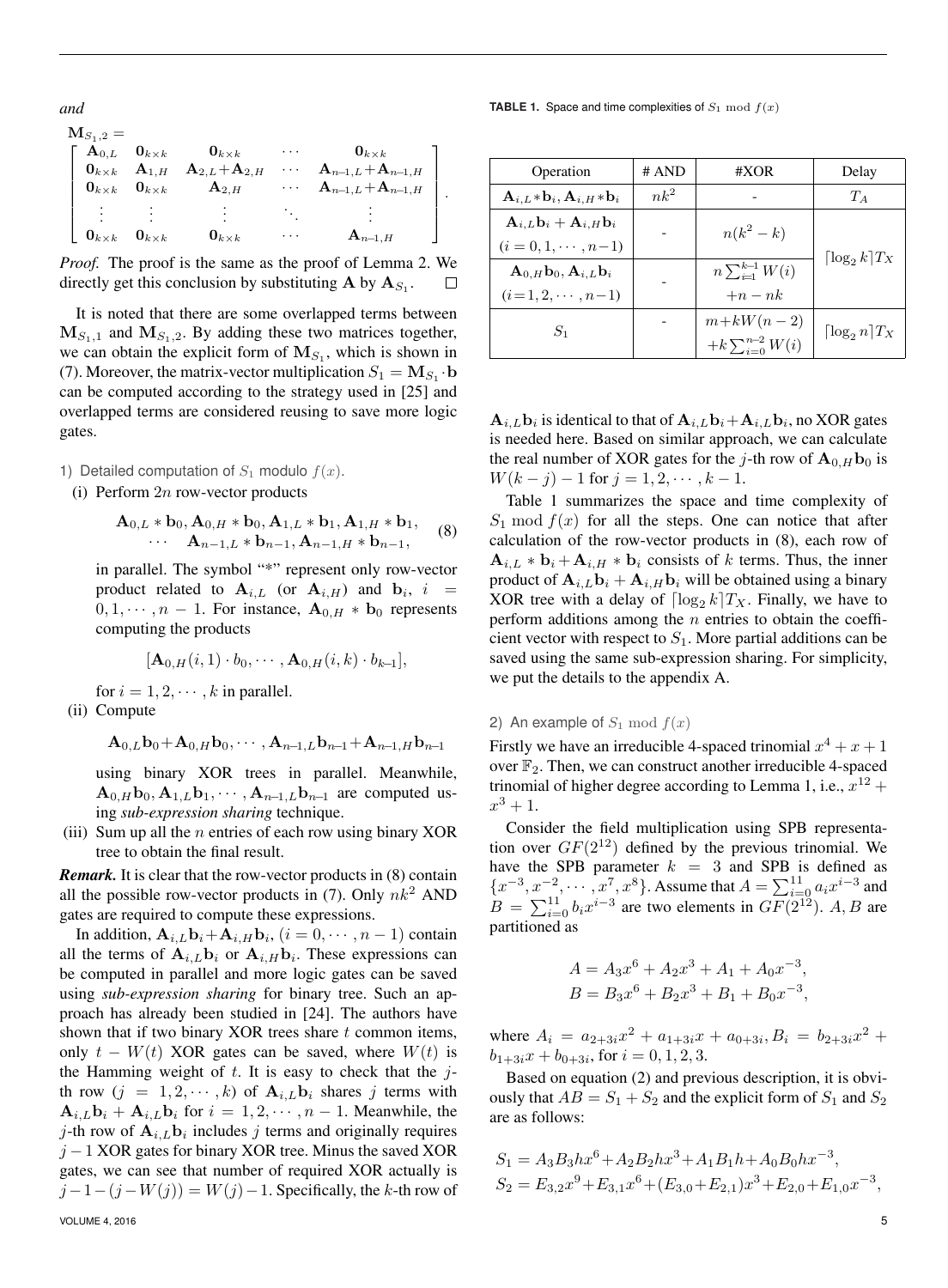$$
S_1 \bmod f(x) = \mathbf{M}_{S_1} \cdot \mathbf{b} =
$$

$$
\left[\begin{array}{cccccccccc}A_{0,H} & A_{1,L}+A_{1,H} & A_{2,L}+A_{2,H} & \cdots & A_{n-2,L}+A_{n-2,H} & A_{n-1,L}+A_{n-1,L}+A_{n-1,L} & A_{1,L} & A_{1,L} & A_{2,L} & \cdots & A_{2,L} & A_{2,L} & A_{2,L} & A_{2,L} & A_{2,L} & A_{2,L} & A_{2,L} & A_{2,L} & A_{2,L} & A_{2,L} & A_{2,L} & A_{2,L} & A_{2,L} & A_{2,L} & A_{2,L} & A_{2,L} & A_{2,L} & A_{2,L} & A_{2,L} & A_{2,L} & A_{2,L} & A_{2,L} & A_{2,L} & A_{2,L} & A_{2,L} & A_{2,L} & A_{2,L} & A_{2,L} & A_{2,L} & A_{2,L} & A_{2,L} & A_{2,L} & A_{2,L} & A_{2,L} & A_{2,L} & A_{2,L} & A_{2,L} & A_{2,L} & A_{2,L} & A_{2,L} & A_{2,L} & A_{2,L} & A_{2,L} & A_{2,L} & A_{2,L} & A_{2,L} & A_{2,L} & A_{2,L} & A_{2,L} & A_{2,L} & A_{2,L} & A_{2,L} & A_{2,L} & A_{2,L} & A_{2,L} & A_{2,L} & A_{2,L} & A_{2,L} & A_{2,L} & A_{2,L} & A_{2,L} & A_{2,L} & A_{2,L} & A_{2,L} & A_{2,L} & A_{2,L} & A_{2,L} & A_{2,L} & A_{2,L} & A_{2,L} & A_{2,L} & A_{2,L} & A_{2,L} & A_{2,L} & A_{2,L} & A_{2,L} & A_{2,L} & A_{2,L} & A_{2,L} & A_{2,L} & A_{2,L} & A_{2,L} & A_{2,L} & A_{2,L} & A_{2,L} & A_{2,L} & A_{2,L} & A_{2,L} & A_{2,L} & A_{2,L} & A_{2,L} & A_{2,L} & A_{2,L} & A_{2,L} & A_{2,L} & A_{2,L} & A_{2,L} & A_{2,L} & A_{2,L} & A_{2,L} & A_{2,L} & A_{2,L} & A_{2,L} & A_{2,L} & A_{2,L} & A_{2,L} & A_{2,L} & A_{2,L} & A_{2,L}
$$

where  $h(x) = x^6 + x^3 + 1 + x^{-3}$  and  $E_{s,t} = (A_s + A_t)(B_s +$  $B_t$ ) for  $3 \geq s > t \geq 0$ . Let

$$
\mathbf{A}_{i,L} = \begin{bmatrix} a_{3i+0} & 0 & 0 \\ a_{3i+1} & a_{3i+0} & 0 \\ a_{3i+2} & a_{3i+1} & a_{3i+0} \end{bmatrix},
$$

and

$$
\mathbf{A}_{i,H} = \left[ \begin{array}{ccc} 0 & a_{3i+2} & a_{3i+1} \\ 0 & 0 & a_{3i+2} \\ 0 & 0 & 0 \end{array} \right].
$$

Accordingly, it is easy to compute the matrices  $A_{S_1}, M_{S_1,1}$ and  $M_{S_1,2}$ , which are presented in the appendix. The Mastrovito matrix related to  $S_1 \mod f(x)$  is

$$
\left[ \begin{array}{cccccc} \mathbf{A}_{0,L} & \mathbf{A}_{1,L} + \mathbf{A}_{1,H} & \mathbf{A}_{2,L} + \mathbf{A}_{2,H} & \mathbf{A}_{3,L} + \mathbf{A}_{3H} \\ \mathbf{A}_{0,L} + \mathbf{A}_{0,H} & \mathbf{A}_{1,L} & \mathbf{0}_{k \times k} & \mathbf{0}_{k \times k} \\ \mathbf{A}_{0,L} + \mathbf{A}_{0,H} & \mathbf{A}_{1,L} + \mathbf{A}_{1,H} & \mathbf{A}_{2,L} & \mathbf{0}_{k \times k} \\ \mathbf{A}_{0,L} + \mathbf{A}_{0,H} & \mathbf{A}_{1,L} + \mathbf{A}_{1,H} & \mathbf{A}_{2,L} + \mathbf{A}_{2,H} & \mathbf{A}_{3,L} \end{array} \right] =
$$
\n
$$
\left[ \begin{array}{ccccccccc} 0 & a_{2} & a_{1} & a_{3} & a_{5} & a_{4} & a_{6} & a_{8} & a_{7} & a_{9} & a_{11} & a_{10} \\ 0 & 0 & a_{2} & a_{4} & a_{3} & a_{5} & a_{7} & a_{6} & a_{8} & a_{10} & a_{9} & a_{11} \\ a_{0} & -\mathbf{0} & -\mathbf{0} & \mathbf{0} & \mathbf{0} & \mathbf{0} & \mathbf{0} & \mathbf{0} & \mathbf{0} & \mathbf{0} & \mathbf{0} \\ a_{1} & a_{0} & a_{2} & a_{4} & a_{3} & a_{5} & a_{7} & a_{6} & a_{8} & a_{10} & a_{9} & a_{11} \\ a_{1} & a_{0} & a_{2} & a_{4} & a_{3} & 0 & 0 & 0 & 0 & 0 & 0 & 0 \\ a_{2} & a_{1} & a_{0} & a_{2} & a_{4} & a_{3} & 0 & 0 & 0 & 0 & 0 & 0 \\ a_{0} & a_{2} & a_{1} & a_{3} & a_{5} & a_{4} & a_{3} & a_{5} & a_{7} & a_{6} & 0 & 0 & 0 & 0 \\ a_{1} & a_{0} & a_{2} & a_{4} & a_{3} & a_{5} & a_{7} & a_{6} & 0 & 0 & 0 & 0
$$

.

Therefore, one can check that the exact number of logic gates requried by every step of  $S_1 \mod f(x)$ :

- Computation of  $\mathbf{A}_{0,L} * \mathbf{b}_0, \mathbf{A}_{0,H} * \mathbf{b}_0, \cdots, \mathbf{A}_{3,L} *$  **requires 36 AND gates with one**  $T_A$  **gate** delay.
- Computation of  $\mathbf{A}_{0,L}\mathbf{b}_0 + \mathbf{A}_{0,H}\mathbf{b}_0, \cdots, \mathbf{A}_{3,L}\mathbf{b}_3 +$  $A_{3,H}$ **b**<sub>3</sub> costs 24 XOR gates in all. Meanwhile, no XOR gates are needed for the computation of  $\mathbf{A}_{0,H} \mathbf{b}_0, \mathbf{A}_{1,L} \mathbf{b}_1, \mathbf{A}_{2,L} \mathbf{b}_2, \mathbf{A}_{3,L} \mathbf{b}_3$  using *subexpression sharing*, as the binary XOR tree for these expressions can be embedded into those of  $A_{i,L}b_i +$  $A_{i,H}$ **b**<sub>i</sub> for  $i = 0, 1, 2, 3$ . These operations requires  $2T_X$  delay in parallel.
- The final additions among 4 entries of each row costs 21 XOR gates using the trick presented in the appendix, which cost another  $2T_X$  delay in parallel.

As a result, the calculation of  $M_{S_1,1} \cdot \mathbf{b}$  totally requires 36 AND gates and 45 XOR gates, with  $T_A + 4T_X$  gate delay. This result meets the complexity formulae shown in Table 1.

# *B. COMPUTATION OF*  $S_2$  *MODULO*  $X^{NK} + X^{K} + 1$ We then consider the computation of  $S_2 \mod f(x)$  in details. Note that

$$
S_2 = \sum_{i=1}^{2n-3} \Big( \sum_{\substack{s+t=i,\\n>s>t \ge 0}} E_{s,t} \Big) x^{ik-2k}
$$

and  $E_{s,t} = (A_s + A_t)(B_s + B_t), (n > s > t \ge 0)$  consist of  $k$  bits. Each of these expressions can be recognized as a small matrix-vector multiplication. Let  $\sum_{i=0}^{k-1} u_i^{(\bar{s},t)} x^i$  and  $\sum_{i=0}^{k-1} v_i^{(s,t)} x^i$  denote the result of  $A_s + A_t$  and  $B_s + B_t$ , respectively. We have  $E_{s,t} = U_{s,t} \cdot \mathbf{v}_{s,t}$ , where  $U_{s,t}$  is the product matrix constructed from  $\sum_{i=0}^{k-1} u_i^{(s,t)} x^i$  and  $\mathbf{v}_{s,t}$  is the coefficient vector  $[v_0^{(s,t)}, v_1^{(s,t)}, \cdots, v_{k-1}^{(s,t)}]$  $_{k-1}^{(s,t)}$ ]<sup>T</sup>, i.e.,

$$
E_{s,t} = \mathbf{U}_{s,t} \cdot \mathbf{v}_{s,t} = \begin{bmatrix} u_0^{(s,t)} & 0 & \cdots & 0 & 0 \\ u_0^{(s,t)} & u_0^{(s,t)} & \cdots & 0 & 0 \\ \vdots & \vdots & \ddots & \vdots & \vdots \\ u_{k-2}^{(s,t)} & u_{k-3}^{(s,t)} & \cdots & u_0^{(s,t)} & 0 \\ u_{k-1}^{(s,t)} & u_{k-2}^{(s,t)} & \cdots & u_1^{(s,t)} & u_0^{(s,t)} \\ 0 & u_{k-1}^{(s,t)} & \cdots & u_2^{(s,t)} & u_1^{(s,t)} \\ \vdots & \vdots & \ddots & \vdots & \vdots \\ 0 & 0 & \cdots & u_{k-1}^{(s,t)} & u_{k-2}^{(s,t)} \\ 0 & 0 & \cdots & 0 & u_{k-1}^{(s,t)} \end{bmatrix} \cdot \begin{bmatrix} v_0^{(s,t)} \\ v_1^{(s,t)} \\ \vdots \\ v_{k-2}^{(s,t)} \\ v_{k-1}^{(s,t)} \\ \vdots \\ v_{k-1}^{(s,t)} \end{bmatrix} \tag{9}
$$

It is noted that these matrix-vector multiplications are independent and thus can be implemented in parallel. However,  $S_2$  contains  $\binom{n}{2}$  different expressions in all, each of which has a different degree. In order to simplify the reduction process, we first classify these expressions into several categories, where the expressions in the same category can constitute a bigger matrix-vector multiplication. Then we can perform a reduction with each category. In addition, the classification has already been studied in [23]. Here, we can utilize the result directly. Let

$$
S(n) = S_2 \cdot x^{2k} = \sum_{i=1}^{2n-3} \Big( \sum_{\substack{s+t=i, \\ n>s>t \ge 0}} E_{s,t} \Big) x^{ik}.
$$

The classification lemma is as follows: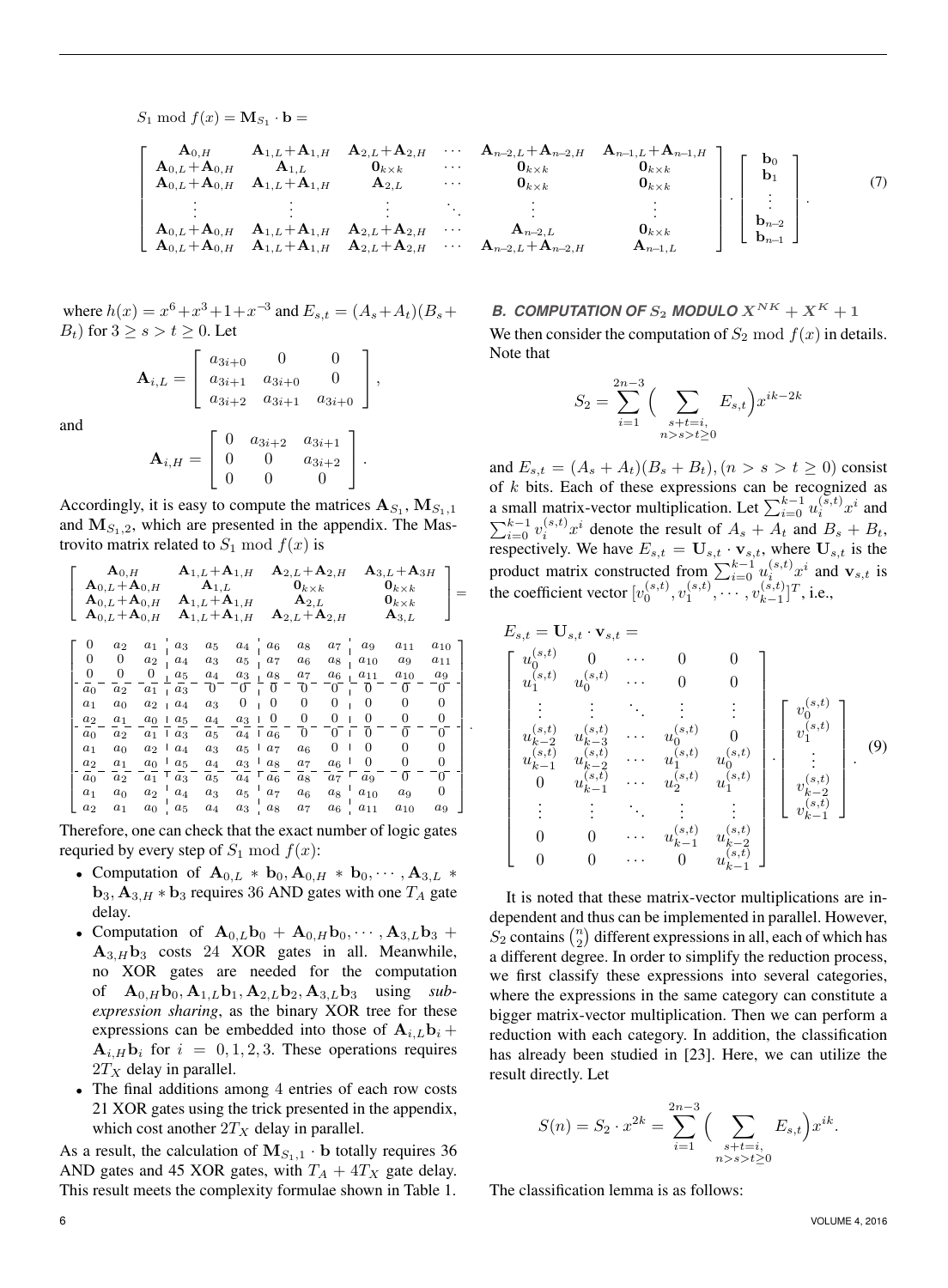**Lemma 3.** [23]  $S(n)$  *can be expressed as the plus of*  $g_1x^{(2\lambda-1)k}, g_2x^{(2\lambda-3)k}, \cdots, g_\lambda x^k$  for  $\lambda = \frac{n}{2}$  (*n* is even) or  $\lambda = \frac{n-1}{2}$  (*n* is odd), where

$$
g_1 = C_{n-2}^{(1)} x^{(n-2)k} + C_{n-3}^{(1)} x^{(n-3)k} + \dots + C_0^{(1)},
$$
  
\n
$$
g_2 = C_{n-2}^{(2)} x^{(n-2)k} + C_{n-3}^{(2)} x^{(n-3)k} + \dots + C_0^{(2)},
$$
  
\n
$$
\vdots
$$
  
\n
$$
g_{\frac{n}{2}} = C_{n-2}^{(\frac{n}{2})} x^{(n-2)k} + C_{n-3}^{(\frac{n}{2})} x^{(n-3)k} + \dots + C_0^{(\frac{n}{2})},
$$
  
\nor  
\n
$$
g_1 = C_{n-1}^{(1)} x^{(n-1)k} + C_{n-2}^{(1)} x^{(n-2)k} + \dots + C_0^{(1)},
$$
  
\n
$$
g_2 = C_{n-1}^{(2)} x^{(n-1)k} + C_{n-2}^{(2)} x^{(n-2)k} + \dots + C_0^{(2)},
$$
  
\n
$$
\vdots
$$
  
\n
$$
g_{\frac{n-1}{2}} = C_{n-1}^{(\frac{n-1}{2})} x^{(n-1)k} + C_{n-2}^{(\frac{n-1}{2})} x^{(n-2)k} + \dots + C_0^{(\frac{n-1}{2})},
$$
  
\nwhere  $C_j^{(i)} \in \{E_{s,t}\}, n > s > t \ge 0.$   
\nProof. See section 3.2 in [23].

Based on the above lemma, it is obvious that  $S_2$  can be partitioned into  $\lambda$  parts and all these parts are independent. More explicitly,  $S_2 = g_1 x^{(2\lambda - 3)k} + g_2 x^{(2\lambda - 5)k} + \cdots + g_\lambda x^{-k}$ . Obviously,  $g_1, g_2, \dots, g_\lambda$  contain all the nonzero terms of S<sub>2</sub>, where the number of such terms equals  $(n - 2)k + 2k$  –  $2 + 1 = m - 1$  terms if n is even or  $(n - 1)k + 2k - 2 +$  $1 = m + k - 1$  if n is odd. We can first compute these expressions in parallel, then, perform reductions related to  $g_1x^{(2\lambda-3)k}, g_2x^{(2\lambda-5)k}, \cdots, g_\lambda x^{-k}.$ 

1) Detailed computation of  $S_2 \mod f(x)$ 

- (i) Perform bitwise addition  $A_s + A_t, B_s + B_t, (n > s >$  $t > 0$ ) in parallel.
- (ii) Perform  $\binom{n}{2}$  matrix-vector bitwise multiplications, i.e,  $\mathbf{E}_{s,t} = \mathbf{U}_{s,t} * \mathbf{v}_{s,t}$  in parallel.
- (iii) Classify these  $\binom{n}{2}$  matrices  $\mathbf{E}_{s,t}$  into  $\lambda$  parts according to Lemma 3 and constitute the small matrices of the same category into  $\lambda$  big matrices  $\mathbf{E}_{g_1}, \cdots, \mathbf{E}_{g_\lambda}$ , which correspond to  $g_1, g_2, \cdots, g_\lambda$ .
- (iv) Add all the entries of the same row in  $\mathbf{E}_{g_1}, \cdots, \mathbf{E}_{g_\lambda}$ using binary XOR tree, and obtain the coefficients of  $g_1, g_2, \cdots, g_\lambda.$
- (v) Perform reduction for  $g_1x^{(2\lambda-3)k}$ ,  $g_2x^{(2\lambda-5)k}$ ,  $\cdots$ ,  $g_\lambda x^{-k}$ modulo  $f(x)$  using (4).
- (vi) Add all these results binary XOR tree to obtain the  $S_2 \mod f(x)$ .

*Remark.* According to (9), it is clear that after performing bitwise multiplication,  $\mathbf{E}_{s,t}$  are all  $(2k - 1) \times k$  matrices. When we classify these matrices and constitute them to  $\lambda$ big matrices, one can check that the number of entries for each row of  $\mathbf{E}_{g_1}, \cdots, \mathbf{E}_{g_\lambda}$  is equal to k. Thus, the coefficients of  $g_1, g_2, \dots, g_\lambda$  will be obtained with  $\lceil \log_2 k \rceil T_X$ delay. Whereafter, we can perform the modular reduction for  $g_1x^{(2\lambda-3)k}, g_2x^{(2\lambda-5)k}, \cdots, g_\lambda x^{-k}$ . Such reductions also rely on equation (4). We have following observations for the computation of  $S_2$  mod  $f(x)$ .

**Observation 3.2.1** To compute  $g_1x^{(2\lambda-3)k}$ ,  $g_2x^{(2\lambda-5)k}$ ,  $\cdots$ ,  $g_{\lambda}x^{-k}$  modulo  $f(x)$ , we only need to reduce these expressions at most once.

*Proof.* Apparently, the minimal and maximal degrees of the terms in  $g_1x^{(2\lambda-3)k}$ ,  $g_2x^{(2\lambda-5)k}$ ,  $\cdots$ ,  $g_\lambda x^{-k}$  are  $-k$  and  $2m - 3k - 2$ , respectively. Apply reducing formulae of (4), we have

$$
x^{m-k} = x^0 + x^{-k},
$$
  
\n
$$
x^{m-k+1} = x^1 + x^{-k+1},
$$
  
\n
$$
\vdots
$$
  
\n
$$
x^{2m-3k-2} = x^{m-2k-2} + x^{m-3k-2}.
$$

The exponents of  $x$  in the right side now are all in the range  $[-k, m - k - 1]$ , no further reduction is needed.  $\Box$ 

Observation 3.2.2 When the modular reduction and addition are combined, Step (v) and (vi) can be calculated with at most  $\lceil \log_2 n \rceil T_X$  delay.

*Proof.* We know  $g_1 x^{(2\lambda-3)k}$ ,  $g_2 x^{(2\lambda-5)k}$ ,  $\dots$ ,  $g_\lambda x^{-k}$  modulo  $f(x)$  only need to reduced once. But,  $q_i$  contains different number of nonzero terms according to the parity of  $n$ , which lead to different reduction formulations. For simplicity, we only consider the case of odd  $n$  here and put the analysis about other case in Appendix.

If *n* is odd, we have  $\lambda = \frac{n-1}{2}$ , and the degree of  $g_i$  is  $nk + k - 2$ . Let  $g_i = \sum_{j=0}^{nk+k-2} h_j^{(i)} x^j$ . Then,

$$
g_i x^{(n-2i-2)k} = \sum_{j=0}^{2ik+k-1} h_j^{(i)} x^{j+(n-2i-2)k} +
$$
  

$$
\sum_{j=2ik+k}^{nk-1} h_j^{(i)} x^{j+(n-2i-2)k} + \sum_{j=nk}^{nk+k-2} h_j^{(i)} x^{j+(n-2i-2)k},
$$

for  $i = 1, 2, \dots, \frac{n-1}{2}$ . When we reduce above expression modulo  $f(x) = x^{nk} + x^k + 1$ , only two parts are needed to be reduced. Then,

$$
\sum_{j=2ik+k}^{nk-1} h_j^{(i)} x^{j+(n-2i-2)k} = \sum_{j=2ik+k}^{nk-1} h_j^{(i)} (x^{j-2ik-2k} + x^{j-2ik-k}),
$$
  
\n
$$
\sum_{j=nk}^{nk+k-2} h_j^{(i)} x^{j+(n-2i-2)k} = \sum_{j=nk}^{nk+k-2} h_j^{(i)} (x^{j-2ik-2k} + x^{j-2ik-k}).
$$

By combining non-overlapped parts of above expressions, the result of  $g_i x^{(n-2i-2)k} \text{ mod } f(x)$  is given by

$$
g_i x^{(n-2i-2)k} \mod f(x) = p_1^{(i)}(x) + p_2^{(i)}(x) + p_3^{(i)}(x),
$$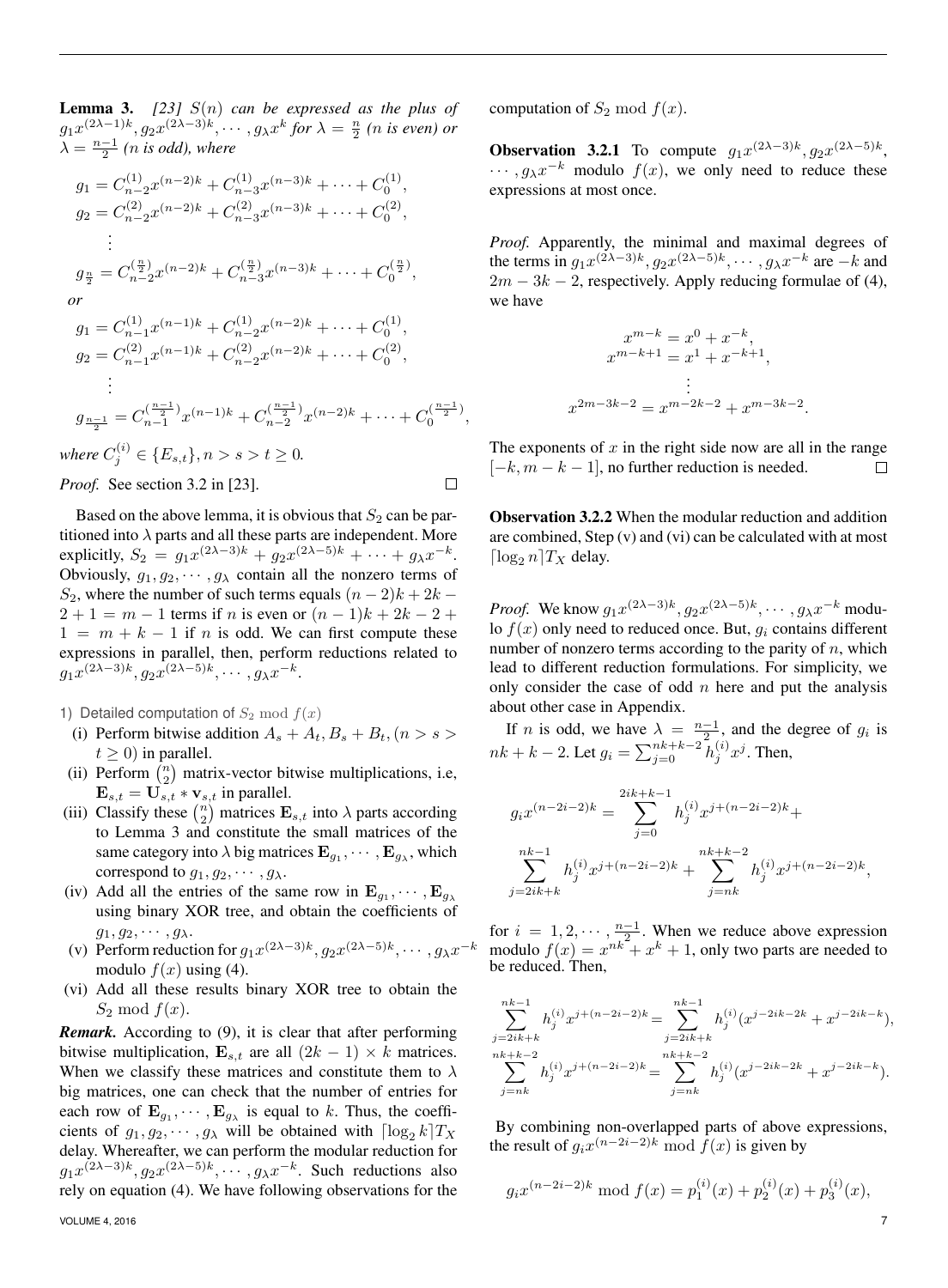where

**TABLE 2.** Space and time complexities of  $S_2 \text{ mod } f(x)$ 

$$
\begin{aligned} p_1^{(i)}&=\sum_{j=0}^{2ik+k-1}h_j^{(i)}x^{j+nk-2ik-2k}+\sum_{j=2ik+k}^{nk-1}h_j^{(i)}x^{j-2ik-2k},\\ p_2^{(i)}&=\sum_{j=2ik+k}^{nk+k-2}h_j^{(i)}x^{j-2ik-k},\\ p_3^{(i)}&=\sum_{j=nk}^{nk+k-2}h_j^{(i)}x^{j-2ik-2k}. \end{aligned}
$$

Moreover, it is noted that the term degrees of  $p_3^{(i)}$  are in the range  $[nk-2ik-2k, nk-2ik-k-2]$ . One can check that these ranges are  $[-k, -2]$ ,  $[k, 2k-2]$ ,  $\cdots$ ,  $[(n-4)k, (n-4)]$  $3k - 2$ . Therefore, there is no overlapped term among all the  $p_3^{(i)}$ , which cost no XOR gates to add them up. Denoted by r the addition of  $p_3^{(1)}, p_3^{(2)}, \cdots, p_3^{(\frac{n-1}{2})}$  $\frac{1}{3}$ .

Consequently, to obtain  $S_2 \mod f(x)$ , we only need to add  $p_1^{(1)}, p_2^{(1)}, \cdots, p_1^{(\frac{n-1}{2})}$  $\binom{\frac{n-1}{2}}{1}, p_{2}^{(\frac{n-1}{2})}$  $\sqrt{2^2}$  and r in parallel, which cost  $\lceil \log_2 n \rceil$  XOR gate delay. We directly conclude the observation.  $\Box$ 

We next analyze the space and time complexity related to S<sub>2</sub>. Firstly,  $2k \cdot \binom{n}{2} = (n^2 - n)k$  XOR gates are needed for pre-computation of  $A_s + A_t$  and  $B_s + B_t$ ,  $(n > t >$  $s \geq 0$ ) in Step (i), which cost one  $T_X$  in parallel. Then, the  $\binom{n}{2}$  matrix-vector bitwise multiplications in Step (ii) cost  $k^2$ .  $\binom{\pi}{2} = (n^2 - n)k^2/2$  AND gates with  $T_A$  gate delay.

The classification in Step (iii) does not cost any logic gates. Step (iv) includes adding all the entries of the same row in  $\mathbf{E}_{g_1}, \cdots, \mathbf{E}_{g_\lambda}$ . Since these matrices are determined by  $g_1, g_2, \dots, g_\lambda$ , the required XOR gates varies according to parity of *n*. If *n* is even, each of  $g_1, g_2, \dots, g_{\frac{n}{2}}$  consists of  $n-1$  sub-polynomials. That is to say,  $\mathbf{E}_{g_i}, (i = 1, 2, \cdots, \frac{n}{2})$ corresponds a combination of  $n - 1$  matrices  $\mathbf{E}_{s,t}$ . Thus the coefficient computation for each  $g_i$  costs  $nk^2 - k^2$  $m + 1$  XOR gates with  $\lceil \log_2 k \rceil T_X$  delay. If n is odd,  $g_1, g_2, \dots, g_{\frac{n-1}{2}}$  consists of *n* sub-polynomials. Similarly, it costs  $nk^2-k-m+1$  XOR gates for each  $g_i$  with  $\lceil \log_2 k \rceil T_X$ delay.

Step (v) and (vi) follow the description in Observation 3.2.2. We only add n (or  $n - 1$ ) vectors together to obtain  $S_2 \mod f(x)$ . The space and time complexity for all the steps is stated in Table 2.

## 2) An example of  $S_2 \mod f(x)$

To illustrate our classification and reduction strategy, we give a small example here. Consider  $S_2$  presented in former example. According to Lemma 3,  $S_1$  can be rewritten as

$$
S_1 = g_1 x^3 + g_2 x^{-3},
$$

where  $g_1 = E_{3,2}x^6 + E_{3,1}x^3 + E_{3,0}, g_2 = E_{2,1}x^6 +$  $E_{2,0}x^3 + E_{1,0}$ . Let  $A_s + A_t = \sum_{i=0}^{2} u^{(s,t)}x^i$  and  $B_s + B_t =$ 

| Operation                             | # AND                  | #XOR                                                 | Time delay                      |  |  |  |
|---------------------------------------|------------------------|------------------------------------------------------|---------------------------------|--|--|--|
| $A_s + A_t$                           |                        | $\frac{(n^2-n)k}{2}$                                 | $T_X$                           |  |  |  |
| $B_s + B_t$                           |                        | $\frac{(n^2-n)k}{2}$                                 |                                 |  |  |  |
| $\mathbf{U}_{s,t} * \mathbf{v}_{s,t}$ | $\frac{(n^2-n)k^2}{2}$ |                                                      | $T_A$                           |  |  |  |
| Step (iv)                             |                        | $\frac{m^2 - km - mn + n}{m}$                        | $\lceil \log_2 k \rceil T_X$    |  |  |  |
| Step $(v)(vi)$                        |                        | $\frac{3nm}{4} - \frac{3m}{2} - \frac{n}{2} + 1$     | $\lceil \log_2(n-1) \rceil T_X$ |  |  |  |
| Step $(iv)^*$                         |                        | $m^2 - km - mn + k + n - 1$                          | $\lceil \log_2 k \rceil T_X$    |  |  |  |
| Step $(v)(vi)^*$                      |                        | $\frac{3nm}{4} - \frac{3m}{2} - \frac{k}{4} - n + 1$ | $\log_2 n$ $T_X$                |  |  |  |
| $*$ represents the case of odd n.     |                        |                                                      |                                 |  |  |  |

 $\sum_{i=0}^{2} v^{(s,t)} x^i$  for  $3 \ge s > t \ge 0$ . The explicit form of  $\mathbf{E}_{g_1}$  is given by

$$
\mathbf{E}_{g_1} = \begin{bmatrix} u_0^{(3,0)}v_0^{(3,0)} & 0 & 0 \\ u_1^{(3,0)}v_0^{(3,0)} & u_0^{(3,0)}v_1^{(3,0)} & 0 \\ u_2^{(3,0)}v_0^{(3,0)} & u_1^{(3,0)}v_1^{(3,0)} & u_0^{(3,0)}v_2^{(3,0)} \\ \hline u_0^{(3,1)}v_0^{(3,1)} & u_2^{(3,0)}v_1^{(3,0)} & u_1^{(3,0)}v_2^{(3,0)} \\ u_1^{(3,1)}v_0^{(3,1)} & u_0^{(3,1)}v_1^{(3,1)} & u_2^{(3,0)}v_2^{(3,0)} \\ \hline u_0^{(3,1)}v_0^{(3,1)} & u_0^{(3,1)}v_1^{(3,1)} & u_2^{(3,0)}v_2^{(3,1)} \\ \hline u_0^{(3,1)}v_0^{(3,1)} & u_2^{(3,1)}v_1^{(3,1)} & u_1^{(3,1)}v_2^{(3,1)} \\ \hline u_0^{(3,2)}v_0^{(3,2)} & u_2^{(3,1)}v_1^{(3,2)} & u_2^{(3,1)}v_2^{(3,1)} \\ \hline u_2^{(3,2)}v_0^{(3,2)} & u_2^{(3,2)}v_1^{(3,2)} & u_2^{(3,2)}v_2^{(3,2)} \\ \hline 0 & u_2^{(3,2)}v_1^{(3,2)} & u_1^{(3,2)}v_2^{(3,2)} \\ \hline 0 & 0 & u_2^{(3,2)}v_2^{(3,2)} \\ 0 & 0 & 0 & 0 \end{bmatrix}
$$

The organization of  $\mathbf{E}_{g_2}$  is almost the same as  $\mathbf{E}_{g_1}$ . It is easy to see that the computation of  $g_1, g_2$  in Step (iv) cost 32 XOR gates with  $2T_X$  delay. In addition, 17 more XOR gates are needed as well for Step (v) and (vi) with  $2T_X$  delay. Combined with the number of logic gates required in Step (i), (ii), it totally requires 54 AND and 85 XOR gates for  $S_2 \text{ mod } f(x)$ , with  $T_A + 5T_X$  delay.

## *C. THEORETIC COMPLEXITY*

After the computation of  $S_1$  and  $S_2$  modulo  $f(x)$ , other m X-OR gates are needed to add two results together. From Table 1 and 2, it is clear that the delay of  $S_2 \mod f(x)$  cost one more  $T_X$  than  $S_1 \mod f(x)$ . Thus, in parallel implementation of  $S_1, S_2$  modulo  $f(x)$ , the delay is  $T_A + (1 + \lceil \log_2 k \rceil + \ell)$  $\lceil \log_2 n \rceil$ ) $T_X$  (or  $T_A + (1 + \lceil \log_2 k \rceil + \lceil \log_2 (n-1) \rceil) T_X$ for even n). Plus one more  $T_X$  that cost in the final addition,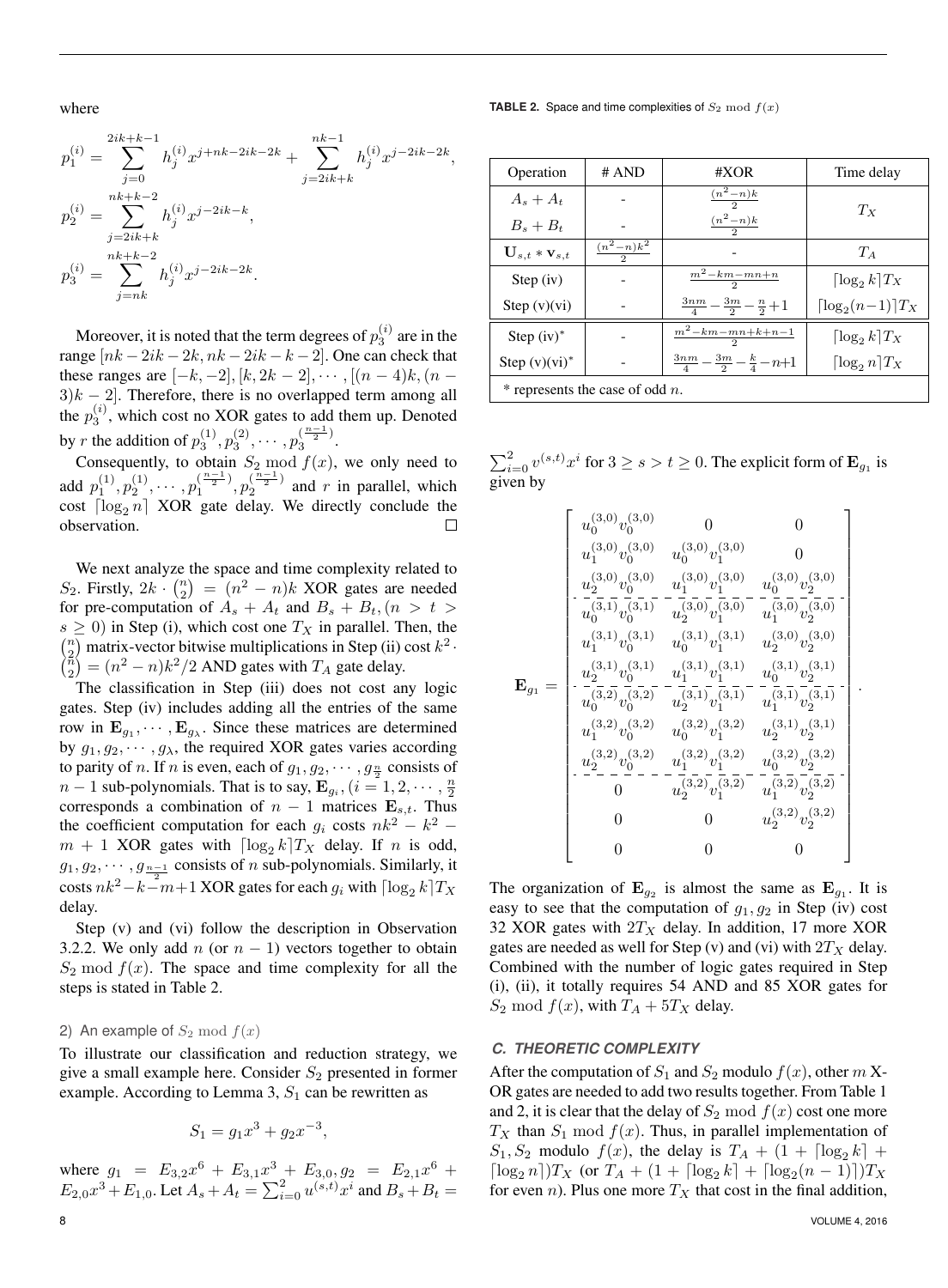we obtain the time complexity of our proposed architecture as

Time delay = 
$$
T_A + (2 + \lceil \log_2 k \rceil + \lceil \log_2 n \rceil) T_X
$$
.

The space complexity is

$$
\begin{aligned}\n\# \text{ AND} &= \frac{m^2}{2} + \frac{mk}{2}, \\
\# \text{ XOR} &= \frac{m^2}{2} + \frac{mk}{2} + \frac{5mn}{4} + n \sum_{i=1}^{k-1} W(i) + n \\
&\quad + k \sum_{i=1}^{n-2} W(i) + kW(n-2) - \frac{5m}{2} + 1, \\
\# \text{ XOR}^* &= \frac{m^2}{2} + \frac{mk}{2} + \frac{5mn}{4} + n \sum_{i=1}^{k-1} W(i) + \frac{n}{2} \\
&\quad + \frac{k}{4} + k \sum_{i=1}^{n-2} W(i) + kW(n-2) - \frac{5m}{2} + \frac{1}{2}.\n\end{aligned}\n\tag{10}
$$

The symbol "\*" represent the case of odd  $n$ . The formulation for the number of XOR varies according to the parity of  $n.$  We note that these formulae contain sums of hamming weights related to  $k - 1$  or  $n - 2$ . In fact, the expression  $\sum_{i=0}^{\delta} W(i)$  can be roughly written as  $\frac{\delta}{2} \log_2 \delta$  [22], where  $\delta$ is a nonzero integer. Thus, the hamming weight formulations related to *n* roughly equal  $O(m \log_2 n)$ , while the formulations related to k are roughly equal to  $O(m \log_2 k)$ . Omit the linear parts, the number of required XOR gates can be rewritten as:

$$
\frac{m^2}{2} + \frac{mk}{2} + \frac{5mn}{4} + O(m\log_2 k) + O(m\log_2 n). \quad (11)
$$

The above formula reveals the lower bound of the space complexity of our proposal. Based on (10) and (11), it is obvious that with the increase of the parameter  $n$ , the number of required AND gates is decreasing. If  $n = m$ , #AND achieves its lower bound, i.e.,  $\frac{m^2+m}{2}$ . But at this time, the number of required XOR gates is more than  $\frac{7m^2}{4}$ . Therefore, the optimal parameter  $n$  should be the one that minimizes both the number of XOR and AND gates. We combine the two formulations with respect to #AND and #XOR, define a function:

$$
M(n) = m^2 + mk + \frac{5mn}{4}.
$$

Please note that  $m = nk$ . Obviously,  $M(n) = m^2 + \frac{m^2}{n} + \frac{5mn}{4}$ . When  $\frac{m^2}{n} = \frac{5mn}{4}$ , namely,  $n = 2(\frac{m}{5})^{1/2}$ , we obtain the minimal value of  $M(n)$ , which indicate the best asymptotic space complexity of our proposal. In this case, we see that  $k$ is almost equal to  $n$ . The space complexity is

# AND = 
$$
\frac{m^2}{2} + \frac{\sqrt{5}m^{3/2}}{4}
$$
,  
\n# XOR =  $\frac{m^2}{2} + \frac{3\sqrt{5}m^{3/2}}{4} + O(m \log_2 k)$ .

Figure 1 shows the space complexity tendency with the increase of  $n$ . It is clear that  $n$  could not always increase. Combined with the lowest asymptotic space complexity analysis, we can see that our proposal is more suitable for  $x^{nk} + x^k + 1$ , where *n* is smaller than *k*.



FIGURE 1. Space complexity tendency with increase of n.

# **IV. SPEEDUP STRATEGY**

As shown in previous section, the time delay of our proposal is  $T_A + (2 + \lceil \log_2 k \rceil + \lceil \log_2 n \rceil) T_X$ . Since

$$
\lceil \log_2 k \rceil + \lceil \log_2 n \rceil \le \lceil \log_2 m \rceil + 1,
$$

the upper bound of the delay is  $T_A + (3 + \lceil \log_2 m \rceil)T_X$ . This result is worse than the multiplier using classic Karatsuba algorithm. The main reason is the delay of  $S_2$  is bigger than that of  $S_1$ . Indeed, we can add the intermediate values in advance during the computation process of  $S_1$ ,  $S_2$  to speed up the whole architecture. For better comprehension, we define some additional notations.

- $\mathbf{q}_{S_1,0}, \mathbf{q}_{S_1,1}, \cdots, \mathbf{q}_{S_1,n-1}$  represent the coordinate vectors of  $\mathbf{M}_{S_1}(:,i \sim ik) \cdot \mathbf{b}_{i+1}$  in (7) after the computation of  $\mathbf{A}_{i,L}\mathbf{b}_i + \mathbf{A}_{i,H}\mathbf{b}_i, i = 0, 1, \cdots, n-1.$
- $\mathbf{q}_{S_2,0}, \mathbf{q}_{S_2,1}, \cdots, \mathbf{q}_{S_2,n-1}$  represent the coordinate vectors corresponding to the polynomials  $p_1^{(1)}, p_2^{(1)}, \cdots$ ,  $p_1^{(\frac{n-1}{2})}$  $\binom{\frac{n-1}{2}}{1}, p_2^{(\frac{n-1}{2})}$  $\frac{1}{2}$  and r <sup>2</sup> after we compute the entries additions of Step (v).

For example,

$$
\mathbf{q}_{S_1,0} = [\mathbf{A}_{0,H}\mathbf{b}_0, (\mathbf{A}_{0,L} + \mathbf{A}_{0,H})\mathbf{b}_0, \cdots, (\mathbf{A}_{0,L} + \mathbf{A}_{0,H})\mathbf{b}_0]^T, \mathbf{q}_{S_2,0} = [\mathbf{h}_{3k}^{(1)}, \cdots, \mathbf{h}_{nk-1}^{(1)}, \mathbf{h}_0^{(1)}, \cdots, \mathbf{h}_{3k-1}^{(1)}]^T.
$$

According to Table 1 and 2, it is easy to see that the computation of  $\mathbf{q}_{S_1,0}, \mathbf{q}_{S_1,1}, \cdots, \mathbf{q}_{S_1,n-1}$  cost  $T_A + \lceil \log_2 k \rceil T_X$ , while  $\mathbf{q}_{S_2,0}, \mathbf{q}_{S_2,1}, \cdots, \mathbf{q}_{S_2,n-1} \cos\! \tau_A + (1 + \lceil \log_2 k \rceil) T_X.$ 

Our speedup strategy is adding these vector  $\mathbf{q}_{S_1,i}$  and  $\mathbf{q}_{S_2,i}$  directly before completing  $S_1$  and  $S_2$ . Since the computation of  $\mathbf{q}_{S_2,i}$ cost one more  $T_X$  than  $q_{S_1,i}$ , we can perform one more addition for each two vectors, i.e.,  ${\bf q}_{S_1,i} + {\bf q}_{S_1,i+1}$  for  $i = 0, 2, \cdots, n-2$ (or  $i = 0, 2, \dots, n - 3$  if n is odd). After this addition, we obtain  $\lceil \frac{n}{2} \rceil$  column vectors. Plus n (or  $n - 1$ ) coordinate vectors  $\mathbf{q}_{S_2,0}, \mathbf{q}_{S_2,1}, \cdots, \mathbf{q}_{S_2,n-1}$ , there are at most  $\lceil \frac{3n}{2} \rceil$  vectors need to be added, which requires only  $\lceil \log_2 \lceil \frac{3n}{2} \rceil \rceil T_X$ . The computation sequence of our architecture is arranged as shown in Fig.1.

As a result, the whole time delay is

$$
T_A + (1 + \lceil \log_2 k \rceil + \lceil \log_2 \lceil \frac{3n}{2} \rceil \rceil) T_X.
$$

<sup>2</sup>If *n* is even, there only  $n - 1$  coordinate vectors corresponding to  $p_1^{(1)}, p_2^{(1)}, \cdots, p_1^{(\frac{n}{2}-1)}, p_2^{(\frac{n}{2}-1)}, g_{\frac{n}{2}} x^{-k}.$ 

<sup>&</sup>lt;sup>1</sup>Here, we assume that the XOR and AND consist of the same number of transistors. In practical application, one can modify this function by multiplying different weight factors.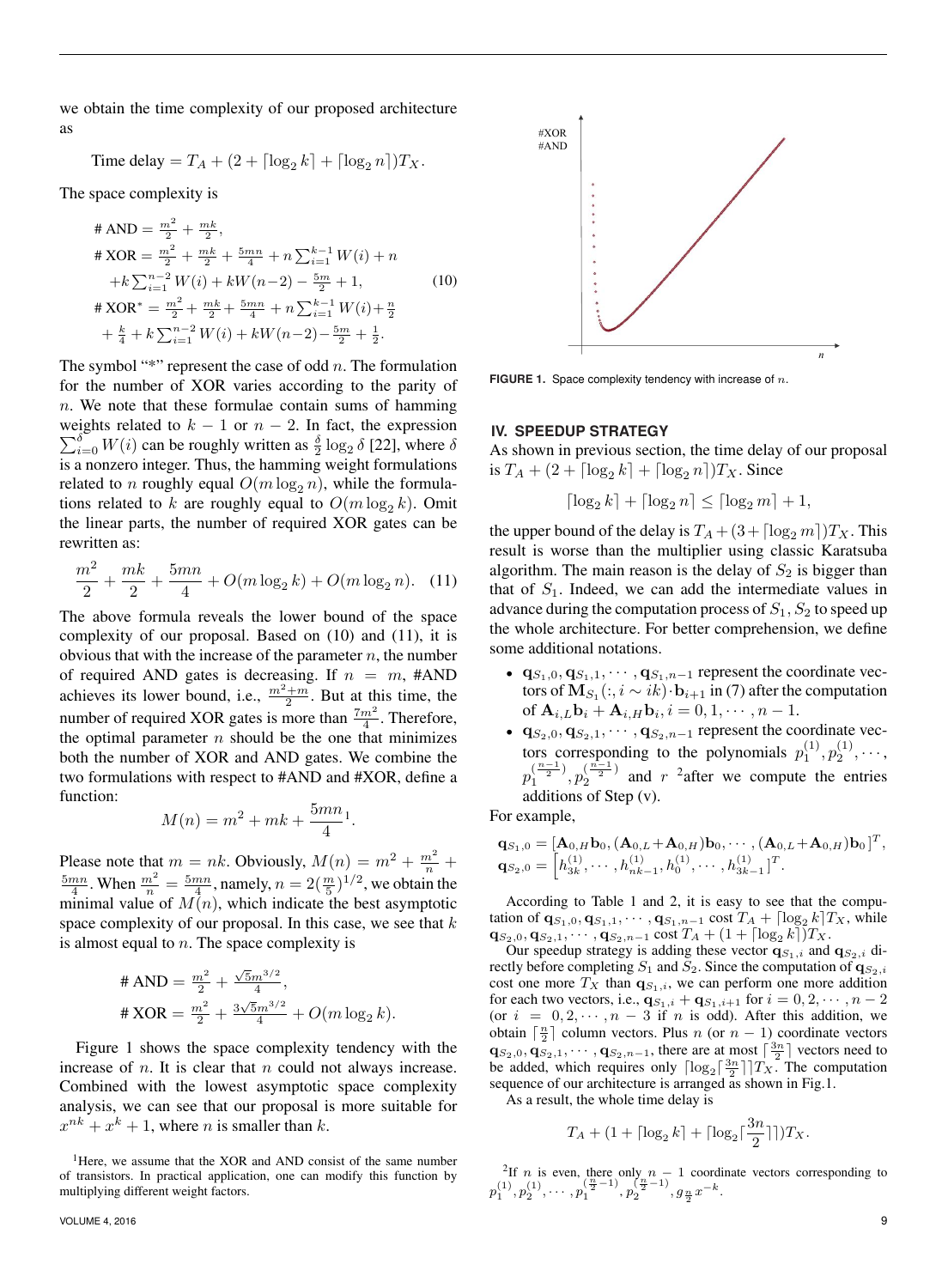

**FIGURE 2.** Speedup strategy related to our architecture.

Furthermore, based on Lemma 3 of [11], we have  $1 + \lceil \log_2 \lceil \frac{3n}{2} \rceil \rceil =$  $\lceil \log_2 3n \rceil$ . Thus, the time delay formulation can be simplified as

$$
T_A + (\lceil \log_2 k \rceil + \lceil \log_2 3n \rceil) T_X.
$$

#### **V. COMPARISON AND DISCUSSION**

According to the descriptions in the previous section, it is clear that the time delay of our proposal using speedup strategy is  $T_A + (\lceil \log_2 k \rceil + \lceil \log_2 3n \rceil) T_X$ . However, it is especially attractive if

$$
\lceil \log_2 k \rceil + \lceil \log_2 3n \rceil = \lceil \log_2 3n \cdot k \rceil = \lceil \log_2 3m \rceil. \tag{12}
$$

At this time, the corresponding time delay is  $T_A + \lceil \log_2 3m \rceil \, T_X$ , which approximately equals the fastest 2-term Karatsuba based multiplier [24]. In fact, we have checked all the irreducible  $x^{nk}$  +  $x^{k} + 1, k > 1$  of degree  $m = nk \in [100, 1023]$  over  $\mathbb{F}_{2}$ , and found about 54% such trinomials satisfy (12), and the rest of them requires at most one  $T_X$  than than the fastest Karatsuba multiplier so far.

Table 3 gives a comparison of different implementations of bitparallel multipliers in the fields generated by trinomials  $x^m + x^k +$  $1, m = nk$ . More explicitly, we omit the expression  $O(m \log_2 n)$ in (11), as  $n$  is usually smaller than  $k$  shown in Section 3.3. Based on this table, it is easy to see that our proposal has better space complexity while maintain relatively low time complexity. The best of our result only costs about  $\frac{m^2}{2} + O(m^{3/2})$  circuit gates compared with the previous architectures without using a divideand-conquer algorithm. On the other hand, the time complexity of the proposed multiplier is very closed to the fastest result utilizing classic Karatsuba algorithm.

## **VI. CONCLUSION**

.

In this paper, we investigate the application of a  $n$ -term Karatsuba algorithm and develop a new type of bit-parallel multiplier for a class of irreducible trinomials. The proposed architecture shows that specific type of trinomials combined with Karatsuba algorithm variations can reduce the space complexity further compared with classic Karatsuba multipliers. We next work on the construction of n-term Karatsuba multiplier for general trinomials.

| Matrix rows                 | Overlapped terms | Saved #XOR        |
|-----------------------------|------------------|-------------------|
| $1 \sim k$                  | $(n-2)k$         | $((n-2)-W(n-2))k$ |
| $k+1 \sim 2k$               | k <sub>i</sub>   | $1-W(1)$ ) $k$    |
| $2k+1 \sim 3k$              | 2k               | $(2-W(2))k$       |
|                             |                  |                   |
| $(n-2)k+1 \sim$<br>$(n-1)k$ | $(n-2)k$         | $((n-2)-W(n-2))k$ |
| $(n-1)k+1 \sim m$           | nk               | $(n-1)k$          |

**TABLE 4.** Saved XOR gates about the entries addition

# **APPENDIX A THE SUB-EXPRESSION SHARING FOR ENTRIES ADDITION IN S<sub>1</sub>**

Let  $P_i$  denote the coordinate vector of  $\mathbf{A}_{i,L} \mathbf{b}_i + \mathbf{A}_{i,H} \mathbf{b}_i$  and  $P'_i$ denote the coordinate vector of  $\mathbf{A}_{i,L} \mathbf{b}_i$  (or  $\mathbf{A}_{i,H} \mathbf{b}_i$  for  $i = 0$ ). Clearly, both  $P_i$  and  $P'_i$  are  $k \times 1$  vectors. Therefore, (7) can be rewritten as:

$$
\mathbf{M}_{S_1}\cdot\mathbf{b} = \left[ \begin{array}{ccccc} \mathbf{P}'_0 & \mathbf{P}_1 & \mathbf{P}_2 & \cdots & \mathbf{P}_{n-2} & \mathbf{P}_{n-1} \\ \mathbf{P}_0 & \mathbf{P}'_1 & 0 & \cdots & 0 & 0 \\ \mathbf{P}_0 & \mathbf{P}_1 & \mathbf{P}'_2 & \cdots & 0 & 0 \\ \vdots & \vdots & \vdots & \ddots & \vdots & \vdots \\ \mathbf{P}_0 & \mathbf{P}_1 & \mathbf{P}_2 & \cdots & \mathbf{P}'_{n-2} & \mathbf{0} \\ \mathbf{P}_0 & \mathbf{P}_1 & \mathbf{P}_2 & \cdots & \mathbf{P}_{n-2} & \mathbf{P}'_{n-1} \end{array} \right].
$$

So we only need to compute entries additions for  $k$  intermediate coordinate vectors

$$
\mathbf{P}_0 + \mathbf{P}_1 + \dots + \mathbf{P}_{n-2} + \mathbf{P}'_{n-1} \tag{13}
$$

and all the entries additions can be computed through reusing these values. Table 4 indicates the overlapped values and the number of saved XOR gates.

Note that the additions between these vectors without *subexpression sharing* require  $2(n-1)k - k\sum_{i=1}^{n-2} i$  XOR gates. By

.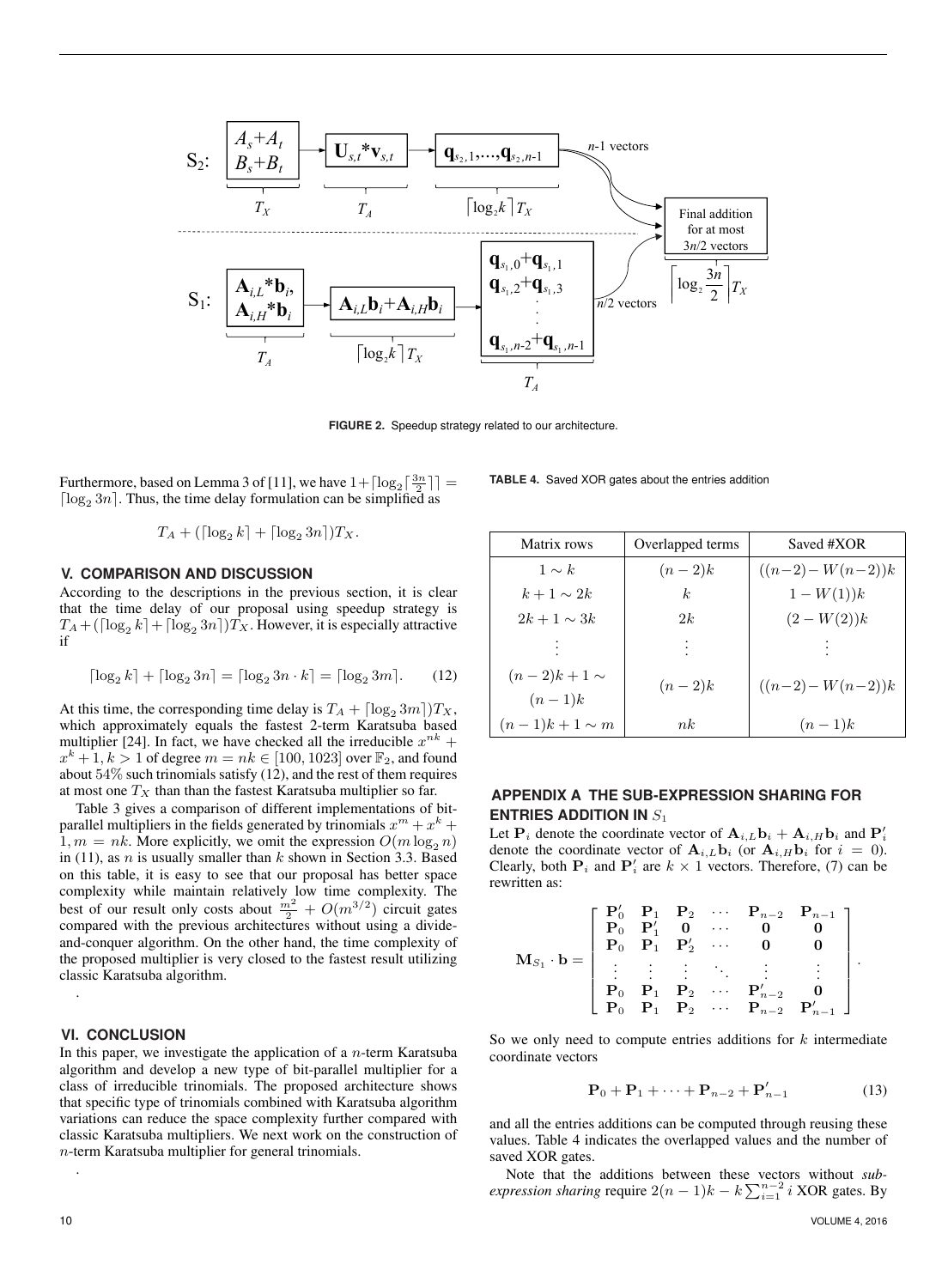|  | <b>TABLE 3.</b> Comparison of bit-parallel Multipliers for $GF(2^m)$ generated with $x^m + x^k + 1$ , $(m = nk)$ |  |
|--|------------------------------------------------------------------------------------------------------------------|--|
|--|------------------------------------------------------------------------------------------------------------------|--|

| Multiplier                                                                              | # AND                          | #XOR                                                                                              | Time delay                                                 |  |  |  |  |  |
|-----------------------------------------------------------------------------------------|--------------------------------|---------------------------------------------------------------------------------------------------|------------------------------------------------------------|--|--|--|--|--|
| Sunar $[7]$                                                                             | m <sup>2</sup>                 | $m^2-1$                                                                                           | $T_A + (2 + \lceil \log_2 m \rceil) T_X$                   |  |  |  |  |  |
| Wu [16]                                                                                 | m <sup>2</sup>                 | $m^2-1$                                                                                           | $T_A + (2 + \lceil \log_2 m \rceil) T_X$                   |  |  |  |  |  |
| Wu [17]                                                                                 | m <sup>2</sup>                 | $m^2-1$                                                                                           | $T_A + (2 + \lceil \log_2 m \rceil) T_X$                   |  |  |  |  |  |
| Fan $[13]$                                                                              | m <sup>2</sup>                 | $m^2-1$                                                                                           | $T_A + \left[\log_2(2n-1)k\right]T_X$                      |  |  |  |  |  |
| Elia $[14]$                                                                             | $\frac{3m^2}{4}$               | $\frac{3m^2}{4} + \frac{13m}{3} - \frac{23}{4}$                                                   | $T_A + (3 + \lceil \log_2 m \rceil) T_X$                   |  |  |  |  |  |
| Négre $[27]$                                                                            | m <sup>2</sup>                 | $rac{23m^2}{18} - \frac{3m}{2}$                                                                   | $T_A + \lceil \log_2(2n-1)k \rceil T_X$                    |  |  |  |  |  |
| Fan [11] Type-A                                                                         | $m^2 - \frac{m}{3}$            | $m^2 - \frac{m}{2}$                                                                               | $T_A + \left[\log_2(\max((3n-3)k, (2n-2)k+2^v))\right]T_X$ |  |  |  |  |  |
| Type-B                                                                                  | $m^2 - \frac{m}{2}$            | $m^2 - \frac{2m}{3} + \frac{m}{3} \cdot W(\frac{m}{3})$                                           | $T_A + \left[\log_2((3n-3)k-1)\right]T_X$                  |  |  |  |  |  |
| Li $[24]$                                                                               | $3m^2 + 2m - 1$                | $\frac{3m^2}{4} + \frac{m}{2} + O(m \log_2 m)$                                                    | $T_A + (1 + \lceil \log_2(2n - 1)k \rceil)T_X$             |  |  |  |  |  |
| Li [25] $(x^{3k} + x^k + 1)$                                                            | $\frac{2m^2}{3}$               | $\frac{2m^2}{3} + \frac{7m}{3} - 1$                                                               | $T_A + \left[\log_2 \frac{8m}{3}\right]T_X$                |  |  |  |  |  |
| This paper                                                                              | $\frac{m^2}{2} + \frac{mk}{2}$ | $\frac{m^2}{2} + \frac{mk}{2} + \frac{5mn}{4} + O(m \log_2 k)$ $T_A + (\log_2 k) + \log_2 3n)T_X$ |                                                            |  |  |  |  |  |
| where $2^{v-1} < \frac{m}{3} \leq 2^v$ and $W(*)$ is the hamming weight of the number * |                                |                                                                                                   |                                                            |  |  |  |  |  |

subtracting the number of saved XOR gates, the number of required XOR gates actually is

$$
m + k \sum_{i=1}^{n-2} W(i) + kW(n-2).
$$

# **APPENDIX B RELATED MATRICES IN EXAMPLE 3.1**

As we know the form of  $A_{i,L}$  and  $A_{i,H}$ , it is easy to obtain the explicit formulae with respect to  $\mathbf{A}_i$  ( $i = 0, 1, 2, 3$ ), and  $\mathbf{A}_{S_1}$ .

For the size of the above matrix, we do not present the line number in the left side. One should note that the rows of  $A_{S_1}$ correspond the term degree [-6, 17].

$$
\begin{array}{c}\n-3 \\
-2 \\
-1 \\
0\n\end{array}\n\begin{bmatrix}\na_{3i+0} & 0 & 0 \\
a_{3i+1} & a_{3i+0} & 0 \\
a_{3i+2} & a_{3i+1} & a_{3i+0} \\
a_{3i+0} & a_{3i+2} & a_{3i+1} \\
a_{3i+1} & a_{3i+0} & a_{3i+2} \\
2 & a_{3i+1} & a_{3i+0} & a_{3i+2} \\
a_{3i+1} & a_{3i+0} & a_{3i+2} \\
a_{3i+1} & a_{3i+0} & a_{3i+2} \\
a_{3i+1} & a_{3i+0} & a_{3i+2} \\
a_{3i+1} & a_{3i+0} & a_{3i+2} \\
b_{3i+1} & a_{3i+0} & a_{3i+2} \\
b_{3i+1} & a_{3i+0} & a_{3i+2} \\
a_{3i+1} & a_{3i+0} & a_{3i+2} \\
b_{3i+2} & a_{3i+1} & a_{3i+0} \\
b_{3i+2} & a_{3i+1} & a_{3i+0} \\
b_{3i+2} & a_{3i+1} & a_{3i+2} \\
10 & 0 & 0 & a_{3i+2} \\
11 & 0 & 0 & 0\n\end{bmatrix},
$$

and

| $\mathbf{A}_{S_1}$ |                |                |                    |                    |                    |                     |                    |                    |                |                |                    |  |
|--------------------|----------------|----------------|--------------------|--------------------|--------------------|---------------------|--------------------|--------------------|----------------|----------------|--------------------|--|
| $a_0$              | 0              | $\overline{0}$ | $\overline{0}$     | $\overline{0}$     | $\overline{0}$     | $\overline{0}$      | $\Omega$           | $\overline{0}$     | $\overline{0}$ | $\overline{0}$ | 0                  |  |
| $a_1$              | $a_0$          | $\overline{0}$ | $\Omega$           | $\overline{0}$     | $\overline{0}$     | 0                   | 0                  | $\overline{0}$     | $\Omega$       | $\mathbf{0}$   | 0                  |  |
| a <sub>2</sub>     | $a_1$          | a <sub>0</sub> | 0                  | $\overline{0}$     | 0                  | 0                   | 0                  | 0                  | 0              | $\overline{0}$ | 0                  |  |
| $a_0$              | $a_2$          | $a_1$          | $a_3$              | $\overline{0}$     | $\overline{0}$     | $\overline{0}$      | $\overline{0}$     | $\overline{0}$     | $\overline{0}$ | $\mathbf{0}$   | 0                  |  |
| $a_1$              | a <sub>0</sub> | $a_2$          | $a_4$              | $a_3$              | $\overline{0}$     | $\overline{0}$      | 0                  | $\overline{0}$     | 0              | $\overline{0}$ | 0                  |  |
| a <sub>2</sub>     | $a_1$          | a <sub>0</sub> | $a_5$              | $a_4$              | $a_3$              | $\overline{0}$      | $\overline{0}$     | $\overline{0}$     | $\Omega$       | $\mathbf{0}$   | 0                  |  |
| a <sub>0</sub>     | a <sub>2</sub> | $a_1$          | $\boldsymbol{a}_3$ | $\boldsymbol{a_5}$ | $a_4$              | a <sub>6</sub>      | 0                  | $\overline{0}$     | $\Omega$       | $\overline{0}$ | $\overline{0}$     |  |
| $a_1$              | $a_0$          | $a_2$          | $a_4$              | $a_3$              | $a_5$              | a <sub>7</sub>      | $a_6$              | $\mathbf{0}$       | $\overline{0}$ | $\mathbf{0}$   | $\overline{0}$     |  |
| $a_2$              | a <sub>1</sub> | $a_0$          | $a_5$              | $\boldsymbol{a}_4$ | $\boldsymbol{a}_3$ | $a_8$               | $a_7$              | $a_6$              | 0              | $\mathbf{0}$   | 0                  |  |
| a <sub>0</sub>     | a <sub>2</sub> | $a_1$          | $a_3$              | $a_5$              | $a_4$              | $a_6$               | $a_8$              | $a_7$              | $a_9$          | $\overline{0}$ | 0                  |  |
| a <sub>1</sub>     | a <sub>0</sub> | a <sub>2</sub> | a <sub>4</sub>     | $a_3$              | $a_5$              | a <sub>7</sub>      | $a_6$              | $a_8$              | $a_{10}$       | $a_9$          | 0                  |  |
| $a_2$              | a <sub>1</sub> | $a_0$          | $a_5$              | $a_4$              | $a_3$              | $a_8$<br>I          | $a_7$              | $a_6$              | $a_{11}$       | $a_{10}$       | $a_9$              |  |
| Ō                  | a <sub>2</sub> | $a_1$          | $a_3$              | $a_5$              | $a_4$              | Ш<br>a <sub>6</sub> | $a_8$              | $a_7$              | $a_9$          | $a_{11}$       | $a_{10}$           |  |
| $\mathbf{0}$       | 0              | $a_2$          | $a_4$              | $a_3$              | $a_5$              | a <sub>7</sub>      | $a_6$              | $a_8$              | $a_{10}$       | $a_9$          | $a_{11}$           |  |
| $\mathbf{0}$       | 0              | $\overline{0}$ | $a_5$              | $a_4$              | $a_3$              | ı<br>$a_8$          | $a_7$              | $a_6$              | $a_{11}$       | $a_{10}$       | $\boldsymbol{a}_9$ |  |
| $\overline{0}$     | $\overline{0}$ | $\overline{0}$ | Ō                  | $\boldsymbol{a}_5$ | $\boldsymbol{a}_4$ | ⊢<br>a <sub>6</sub> | $\boldsymbol{a_8}$ | $\boldsymbol{a}_7$ | $a_9$          | $a_{11}$       | $a_{\rm 10}$       |  |
| $\mathbf{0}$       | 0              | $\mathbf{0}$   | 0                  | 0                  | $a_5$              | $a_7$               | $a_6$              | $a_8$              | $a_{10}$       | $a_9$          | $a_{11}$           |  |
| $\mathbf{0}$       | $\overline{0}$ | 0              | 0                  | 0                  | $\mathbf{0}$       | $a_8$               | $\boldsymbol{a}_7$ | $a_6$              | $a_{11}$       | $a_{10}$       | $\boldsymbol{a}_9$ |  |
| $\mathbf{0}$       | $\overline{0}$ | $\mathbf{0}$   | 0                  | $\overline{0}$     | 0                  | $\overline{0}$      | $a_8$              | $a_7$              | $a_9$          | $a_{11}$       | $a_{10}$           |  |
| $\overline{0}$     | $\overline{0}$ | $\overline{0}$ | $\overline{0}$     | $\overline{0}$     | $\overline{0}$     | $\overline{0}$      | 0                  | $a_8$              | $a_{10}$       | $a_9$          | $a_{11}$           |  |
| $\mathbf{0}$       | 0              | $\overline{0}$ | 0                  | 0                  | $\overline{0}$     | 0                   | 0                  | 0                  | $a_{11}$       | $a_{10}$       | $\boldsymbol{a}_9$ |  |
| $\overline{0}$     | $\overline{0}$ | $\overline{0}$ | $\overline{0}$     | $\overline{0}$     | $\overline{0}$     | $\overline{0}$      | 0                  | 0                  | $\overline{0}$ | $a_{11}$       | $a_{\rm 10}$       |  |
| 0                  | 0              | $\mathbf{0}$   | 0                  | 0                  | $\mathbf{0}$       | 0                   | 0                  | 0                  | 0              | 0              | $a_{11}$           |  |
| $\overline{0}$     | $\overline{0}$ | $\overline{0}$ | $\overline{0}$     | $\overline{0}$     | $\mathbf{0}$       | 0                   | $\overline{0}$     | $\overline{0}$     | $\overline{0}$ | $\overline{0}$ | $\overline{0}$     |  |

After reduction process, the explicit form of  $M_{S_1,1}$  and  $M_{S_1,2}$ are presented as follows:

| ${\rm M}_{S_1,1}$ |                |       |                       |       |         |                                |                |                       |                       |          |          |  |
|-------------------|----------------|-------|-----------------------|-------|---------|--------------------------------|----------------|-----------------------|-----------------------|----------|----------|--|
| a <sub>0</sub>    | $a_2$          | $a_1$ | $a_3$                 | $a_5$ | $a_4$   | a <sub>6</sub>                 | $a_8$          | $a_7$                 | $a_9$                 | $a_{11}$ | $a_{10}$ |  |
| $a_1$             | $a_0$          | $a_2$ | $a_4$                 | $a_3$ | $a_5$   | $a_7$                          | $a_6$          | $^{a8}$               | $a_{10}$              | $a_9$    | $a_{11}$ |  |
| $a_2$             | $a_1$          | $a_0$ | $a_5$                 | $a_4$ | $a_3$   | $a_8$                          | $a_7$          | $a_6$                 | $a_{11}$              | $a_{10}$ | $a_9$    |  |
| a <sub>0</sub>    | $a_2$          | $a_1$ | $a_3$                 | $a_5$ | $a_{4}$ | $a_6$                          | $a_8$          | $a_7$                 | $a_9$                 | $a_{11}$ | $a_{10}$ |  |
| $a_1$             | a <sub>0</sub> | $a_2$ | $a_4$                 | $a_3$ | $a_{5}$ | $a_7$                          | $a_6$          | $a_{8}$               | $a_{10}$              | $a_9$    | $a_{11}$ |  |
| $a_2$             | $a_1$          | $a_0$ | $a_5$                 | $a_4$ | $a_3$   | $a_8$                          | $a_7$          |                       | $a_6 + a_{11}$        | $a_{10}$ | $a_9$    |  |
| a <sub>0</sub>    | $a_2$          | $a_1$ | $a_3$                 | $a_5$ | $a_4$   | $a_6$                          | $a_8$          | $a_7$                 | $a_9$                 | $a_{11}$ | $a_{10}$ |  |
| $a_1$             | a <sub>0</sub> | $a_2$ | $a_4$<br>$\mathbf{1}$ | $a_3$ | $a_5$   | $a_7$                          | $a_6$          | $a_8$<br>$\mathbf{L}$ | $a_{10}$              | $a_9$    | $a_{11}$ |  |
| a <sub>2</sub>    | $a_1$          | $a_0$ | $a_5$                 | $a_4$ | $a_3$   | $\mathbf{1}$<br>$a_8$          | $a_7$          | $a_6$                 | $a_{11}$              | $a_{10}$ | $a_9$    |  |
| a <sub>0</sub>    | $a_2$          | $a_1$ | $a_3$                 | $a_5$ | $a_4$   | $\mathbf{L}$<br>a <sub>6</sub> | $a_8$          | $a_7$                 | $\mathbf{L}$<br>$a_9$ | $a_{11}$ | $a_{10}$ |  |
| $a_1$             | a <sub>0</sub> | $a_2$ | $a_4$                 | $a_3$ | $a_5$   | $a_7$                          | $a_6$          | $a_8$                 | $a_{10}$              | $a_9$    | $a_{11}$ |  |
| $a_2$             | $a_1$          | $a_0$ | $a_5$                 | $a_4$ | $a_3$   | $a_8$                          | a <sub>7</sub> | $a_6$                 | $a_{11}$              | $a_{10}$ | $a_9$    |  |

,